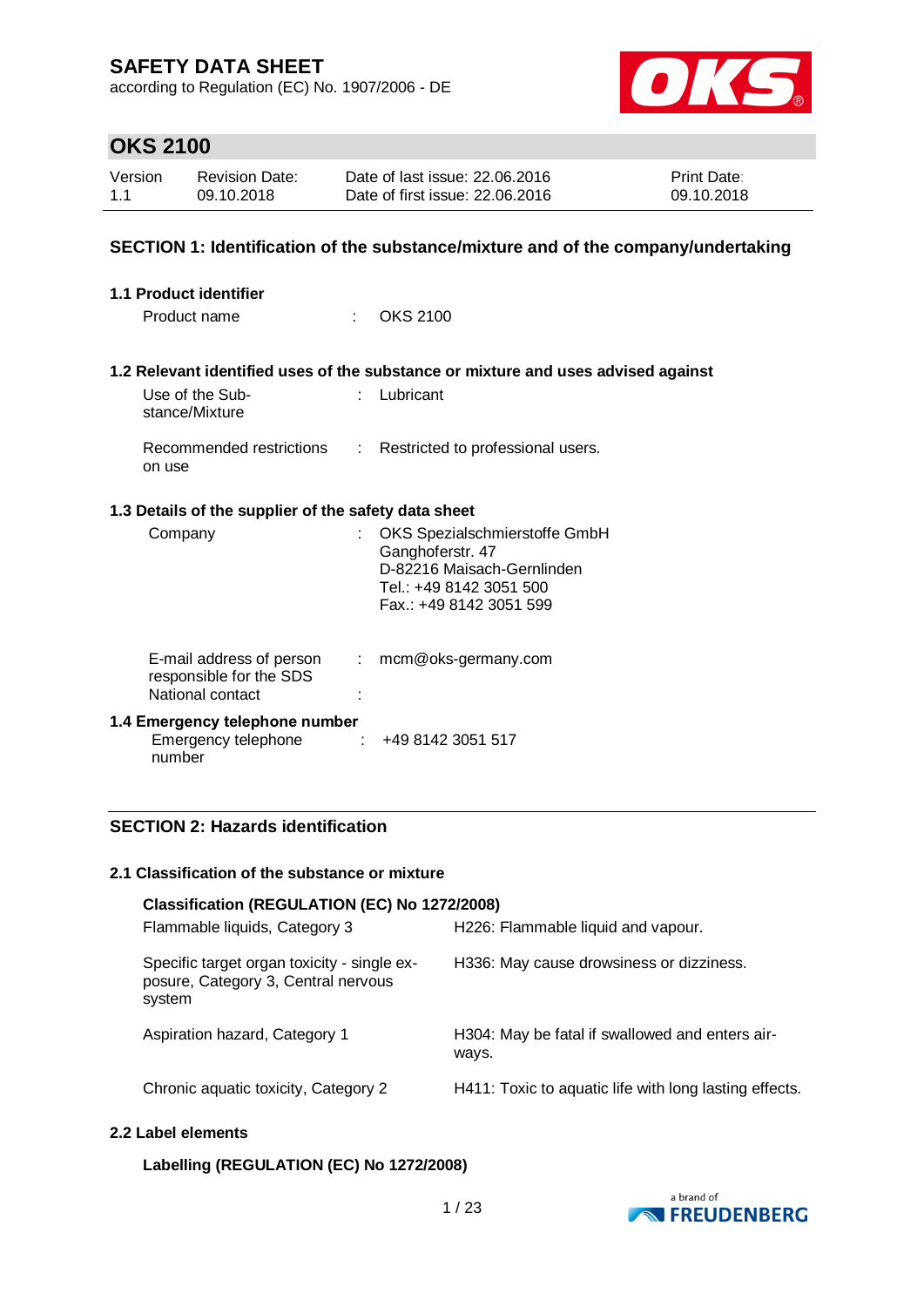according to Regulation (EC) No. 1907/2006 - DE



## **OKS 2100**

| Version<br>1.1 | <b>Revision Date:</b><br>09.10.2018      |  | Date of last issue: 22.06.2016<br>Date of first issue: 22,06,2016 |                                                                                                      | Print Date:<br>09.10.2018                        |
|----------------|------------------------------------------|--|-------------------------------------------------------------------|------------------------------------------------------------------------------------------------------|--------------------------------------------------|
|                | Hazard pictograms                        |  |                                                                   |                                                                                                      |                                                  |
|                | Signal word                              |  | Danger                                                            |                                                                                                      |                                                  |
|                | <b>Hazard statements</b>                 |  | H <sub>226</sub><br>H304                                          | Flammable liquid and vapour.<br>May be fatal if swallowed and enters air-<br>ways.                   |                                                  |
|                |                                          |  | H336<br>H411                                                      | May cause drowsiness or dizziness.                                                                   | Toxic to aquatic life with long lasting effects. |
|                | Supplemental Hazard<br><b>Statements</b> |  | <b>EUH066</b>                                                     | Repeated exposure may cause skin dry-<br>ness or cracking.                                           |                                                  |
|                | Precautionary statements                 |  | <b>Prevention:</b>                                                |                                                                                                      |                                                  |
|                |                                          |  | P210                                                              | Keep away from heat, hot surfaces, sparks,<br>open flames and other ignition sources. No<br>smoking. |                                                  |
|                |                                          |  | P273                                                              | Avoid release to the environment.                                                                    |                                                  |
|                |                                          |  | <b>Response:</b>                                                  |                                                                                                      |                                                  |
|                |                                          |  | $P301 + P310$                                                     | IF SWALLOWED: Immediately call a<br>POISON CENTER/doctor.                                            |                                                  |
|                |                                          |  | P331                                                              | Do NOT induce vomiting.                                                                              |                                                  |
|                |                                          |  | P370 + P378                                                       | In case of fire: Use dry sand, dry chemical<br>or alcohol-resistant foam to extinguish.              |                                                  |
|                |                                          |  | P391                                                              | Collect spillage.                                                                                    |                                                  |
|                |                                          |  | Storage:                                                          |                                                                                                      |                                                  |
|                |                                          |  | $P403 + P235$                                                     | Store in a well-ventilated place. Keep cool.                                                         |                                                  |

Hazardous components which must be listed on the label:

Naphtha (petroleum), hydrotreated heavy; Low boiling point hydrogen treated naphtha

### **Additional Labelling**

EUH208 Contains calcium bis(dinonylnaphthalenesulphonate); Benzenesulfonic acid, mono-C16-24-alkyl derivs., calcium salts. May produce an allergic reaction.

### **2.3 Other hazards**

This substance/mixture contains no components considered to be either persistent, bioaccumulative and toxic (PBT), or very persistent and very bioaccumulative (vPvB) at levels of 0.1% or higher.

## **SECTION 3: Composition/information on ingredients**

#### **3.2 Mixtures**

| Chemical nature |  |  |  |
|-----------------|--|--|--|
|-----------------|--|--|--|

: Solvent Wax

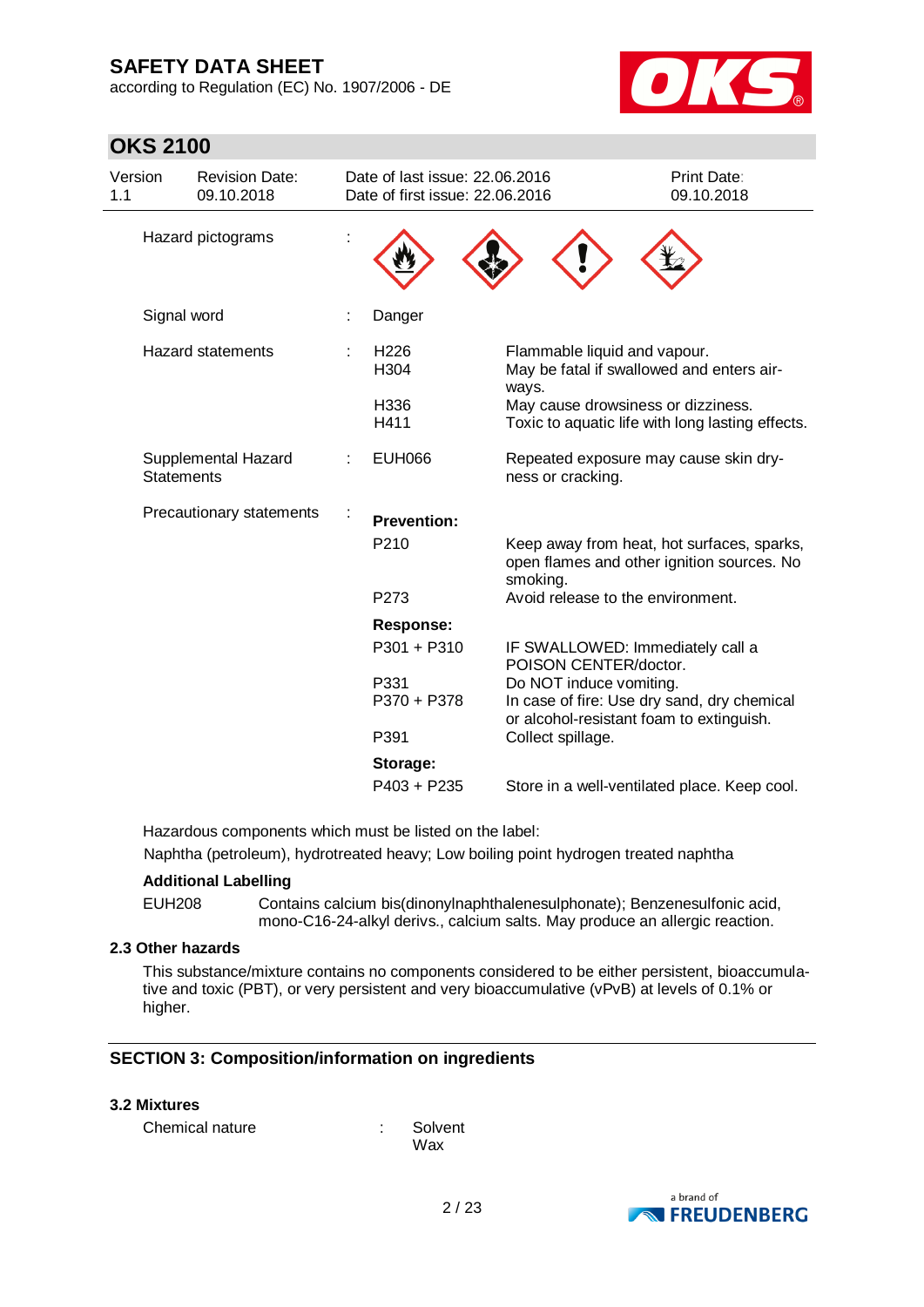according to Regulation (EC) No. 1907/2006 - DE



## **OKS 2100**

| Version | Revision Date: | Date of last issue: 22.06.2016  | <b>Print Date:</b> |
|---------|----------------|---------------------------------|--------------------|
| 1.1     | 09.10.2018     | Date of first issue: 22.06.2016 | 09.10.2018         |

## **Hazardous components**

| Chemical name                                                                                       | CAS-No.<br>EC-No.<br>Index-No.<br>Registration number       | Classification                                                                              | Concentration<br>limits<br>M-Factor<br><b>Notes</b> | Concentration<br>(% w/w) |
|-----------------------------------------------------------------------------------------------------|-------------------------------------------------------------|---------------------------------------------------------------------------------------------|-----------------------------------------------------|--------------------------|
| Naphtha (petroleum),<br>hydrotreated heavy;<br>Low boiling point hy-<br>drogen treated naph-<br>tha | 64742-48-9<br>265-150-3<br>649-327-00-6                     | Flam. Liq.3; H226<br><b>STOT SE3; H336</b><br>Asp. Tox.1; H304<br>Aquatic Chronic2;<br>H411 | Note P                                              | $>= 70 - 90$             |
| calcium<br>bis(dinonylnaphthalen<br>esulphonate)                                                    | 57855-77-3<br>260-991-2                                     | <b>Skin Irrit.2; H315</b><br>Eye Irrit.2; H319<br>Skin Sens.1; H317                         |                                                     | $>= 0, 1 - 1$            |
| Benzenesulfonic acid,<br>mono-C16-24-alkyl<br>derivs., calcium salts                                | 70024-69-0<br>274-263-7<br>01-2119492616-28-<br><b>XXXX</b> | Skin Sens.1B;<br>H317                                                                       | $>= 10 \%$<br>Skin Sens.1B,                         | $>= 0, 1 - 1$            |

For explanation of abbreviations see section 16.

## **SECTION 4: First aid measures**

## **4.1 Description of first aid measures**

| If inhaled              | : Call a physician or poison control centre immediately.<br>Remove person to fresh air. If signs/symptoms continue, get<br>medical attention.<br>Keep patient warm and at rest.<br>If unconscious, place in recovery position and seek medical<br>advice.<br>Keep respiratory tract clear.<br>If breathing is irregular or stopped, administer artificial respira-<br>tion. |
|-------------------------|-----------------------------------------------------------------------------------------------------------------------------------------------------------------------------------------------------------------------------------------------------------------------------------------------------------------------------------------------------------------------------|
| In case of skin contact | : Take off all contaminated clothing immediately.<br>Get medical attention immediately if irritation develops and<br>persists.<br>Wash clothing before reuse.<br>Thoroughly clean shoes before reuse.<br>Wash skin thoroughly with soap and water or use recognized<br>skin cleanser.                                                                                       |

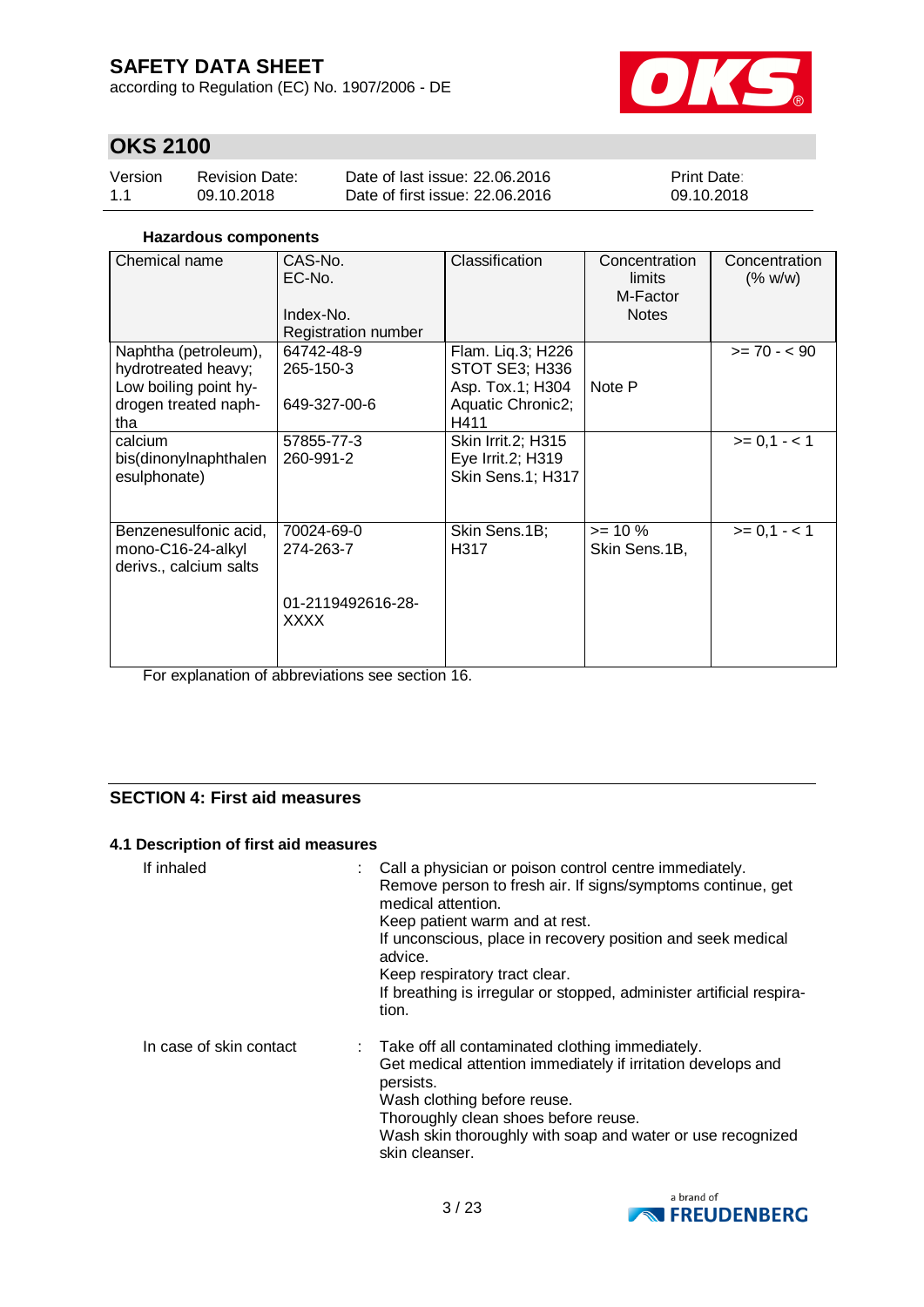according to Regulation (EC) No. 1907/2006 - DE



| Version<br>1.1                          | <b>Revision Date:</b><br>09.10.2018 | Date of last issue: 22.06.2016<br>Date of first issue: 22.06.2016                                                                                                                                                                                                                                                                                                                                  | Print Date:<br>09.10.2018 |  |  |
|-----------------------------------------|-------------------------------------|----------------------------------------------------------------------------------------------------------------------------------------------------------------------------------------------------------------------------------------------------------------------------------------------------------------------------------------------------------------------------------------------------|---------------------------|--|--|
|                                         | In case of eye contact              | Rinse immediately with plenty of water, also under the eyelids,<br>for at least 10 minutes.<br>Seek medical advice.                                                                                                                                                                                                                                                                                |                           |  |  |
| If swallowed                            |                                     | Move the victim to fresh air.<br>If accidentally swallowed obtain immediate medical attention.<br>If unconscious, place in recovery position and seek medical<br>advice.<br>Keep respiratory tract clear.<br>Do NOT induce vomiting.<br>Rinse mouth with water.<br>Never give anything by mouth to an unconscious person.<br>Aspiration hazard if swallowed - can enter lungs and cause<br>damage. |                           |  |  |
|                                         |                                     | 4.2 Most important symptoms and effects, both acute and delayed                                                                                                                                                                                                                                                                                                                                    |                           |  |  |
| Symptoms                                |                                     | Inhalation may provoke the following symptoms:<br>Unconsciousness<br><b>Dizziness</b><br><b>Drowsiness</b><br>Headache<br>Nausea<br><b>Tiredness</b><br>Skin contact may provoke the following symptoms:<br>Erythema<br>Allergic appearance<br>Aspiration may cause pulmonary oedema and pneumonitis.                                                                                              |                           |  |  |
| <b>Risks</b>                            |                                     | Central nervous system depression<br>Can be absorbed through skin.<br>Risk of product entering the lungs on vomiting after ingestion.<br>Health injuries may be delayed.<br>May cause an allergic skin reaction.                                                                                                                                                                                   |                           |  |  |
|                                         |                                     | 4.3 Indication of any immediate medical attention and special treatment needed                                                                                                                                                                                                                                                                                                                     |                           |  |  |
| Treatment                               |                                     | The first aid procedure should be established in consultation<br>with the doctor responsible for industrial medicine.<br>Treat symptomatically.                                                                                                                                                                                                                                                    |                           |  |  |
| <b>SECTION 5: Firefighting measures</b> |                                     |                                                                                                                                                                                                                                                                                                                                                                                                    |                           |  |  |
|                                         |                                     |                                                                                                                                                                                                                                                                                                                                                                                                    |                           |  |  |
|                                         | 5.1 Extinguishing media             |                                                                                                                                                                                                                                                                                                                                                                                                    |                           |  |  |

| Suitable extinguishing media      | Use water spray, alcohol-resistant foam, dry chemical or car-<br>bon dioxide. |
|-----------------------------------|-------------------------------------------------------------------------------|
| Unsuitable extinguishing<br>media | : High volume water jet                                                       |

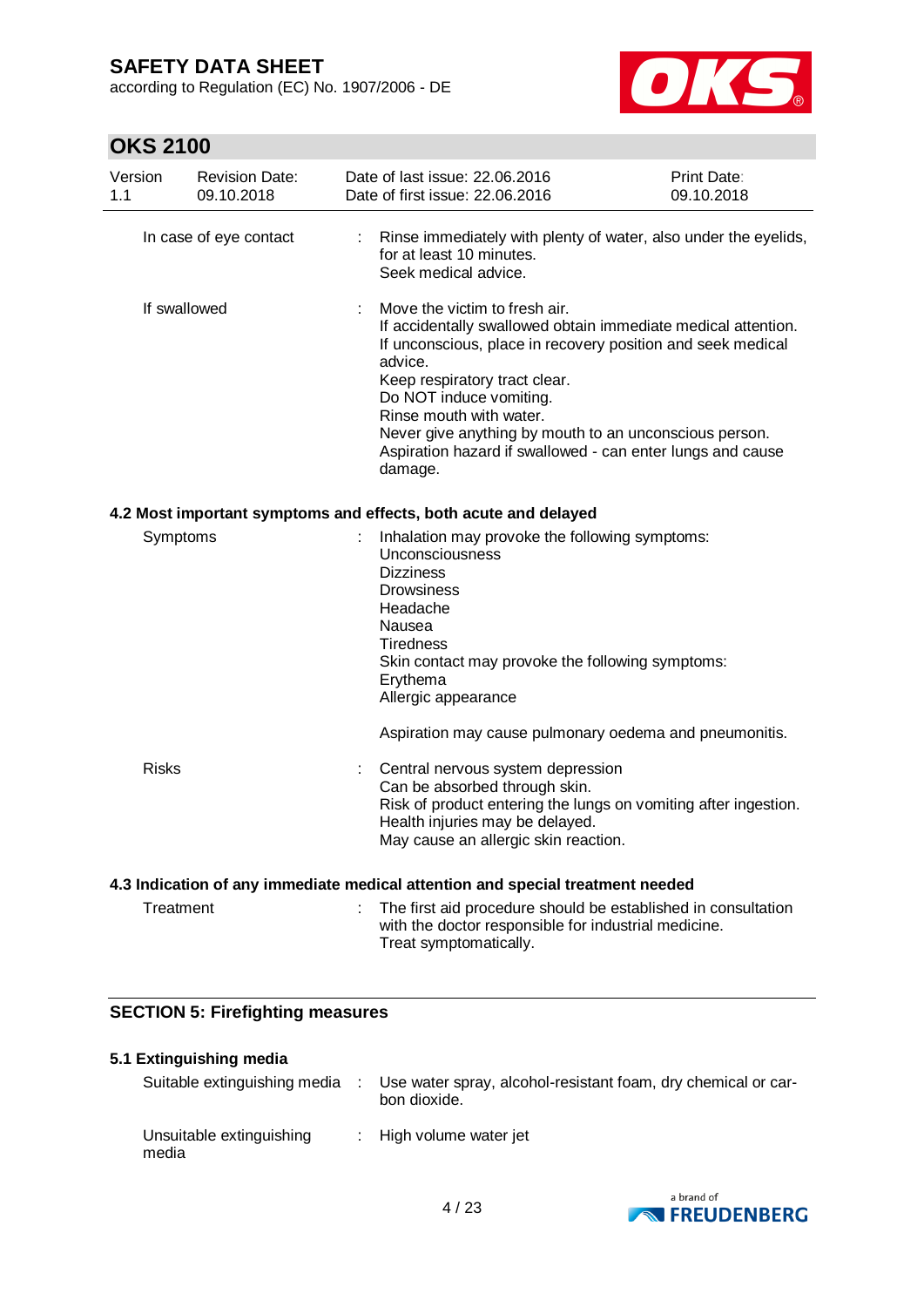according to Regulation (EC) No. 1907/2006 - DE



## **OKS 2100**

| Version<br>1.1 | <b>Revision Date:</b><br>09.10.2018                       | Date of last issue: 22.06.2016<br>Date of first issue: 22.06.2016                                                                                                                                                                                                | Print Date:<br>09.10.2018 |
|----------------|-----------------------------------------------------------|------------------------------------------------------------------------------------------------------------------------------------------------------------------------------------------------------------------------------------------------------------------|---------------------------|
|                | 5.2 Special hazards arising from the substance or mixture |                                                                                                                                                                                                                                                                  |                           |
|                | fighting                                                  | Specific hazards during fire- : Fire may cause evolution of:<br>Carbon oxides                                                                                                                                                                                    |                           |
|                |                                                           | Do not let product enter drains.<br>Container may explode if heated.<br>Beware of vapours accumulating to form explosive concentra-<br>tions. Vapours can accumulate in low areas.                                                                               |                           |
|                | 5.3 Advice for firefighters                               |                                                                                                                                                                                                                                                                  |                           |
|                | Special protective equipment :<br>for firefighters        | In the event of fire, wear self-contained breathing apparatus.<br>Use personal protective equipment. In the case of respirable<br>dust and/or fumes, use self-contained breathing apparatus.<br>Exposure to decomposition products may be a hazard to<br>health. |                           |
|                | Further information                                       | Standard procedure for chemical fires.<br>Collect contaminated fire extinguishing water separately. This<br>must not be discharged into drains.                                                                                                                  |                           |

## **SECTION 6: Accidental release measures**

#### **6.1 Personal precautions, protective equipment and emergency procedures**

| Personal precautions | : Evacuate personnel to safe areas.<br>Use personal protective equipment.<br>Ensure adequate ventilation.<br>Remove all sources of ignition.<br>Do not breathe vapours or spray mist.<br>Do not breathe dust/ fume/ gas/ mist/ vapours/ spray. |
|----------------------|------------------------------------------------------------------------------------------------------------------------------------------------------------------------------------------------------------------------------------------------|
|                      | Refer to protective measures listed in sections 7 and 8.                                                                                                                                                                                       |

### **6.2 Environmental precautions**

Environmental precautions : Do not allow contact with soil, surface or ground water. Prevent further leakage or spillage if safe to do so. If the product contaminates rivers and lakes or drains inform respective authorities.

### **6.3 Methods and material for containment and cleaning up**

| Methods for cleaning up | : Contain spillage, and then collect with non-combustible ab-    |
|-------------------------|------------------------------------------------------------------|
|                         | sorbent material, (e.g. sand, earth, diatomaceous earth, ver-    |
|                         | miculite) and place in container for disposal according to local |
|                         | / national regulations (see section 13).                         |
|                         | Non-sparking tools should be used.                               |

## **6.4 Reference to other sections**

For personal protection see section 8.

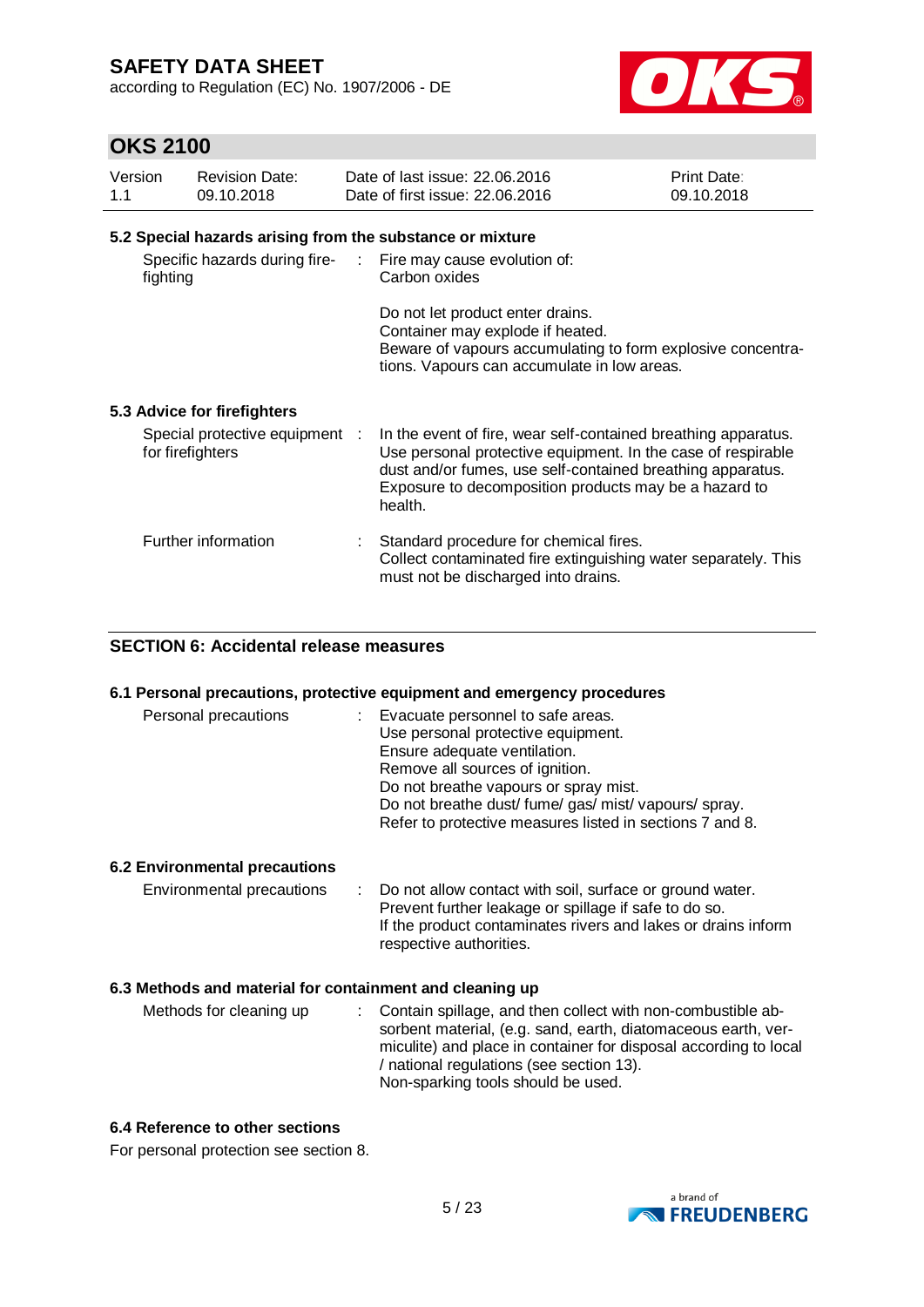according to Regulation (EC) No. 1907/2006 - DE



## **OKS 2100**

| Version | <b>Revision Date:</b> | Date of last issue: 22,06,2016  | <b>Print Date:</b> |
|---------|-----------------------|---------------------------------|--------------------|
| 1.1     | 09.10.2018            | Date of first issue: 22,06,2016 | 09.10.2018         |

## **SECTION 7: Handling and storage**

## **7.1 Precautions for safe handling**

| Advice on safe handling                            | Use only in an area containing explosion proof equipment.<br>Do not use in areas without adequate ventilation.<br>Do not breathe vapours or spray mist.<br>In case of insufficient ventilation, wear suitable respiratory<br>equipment.<br>Avoid contact with skin and eyes.<br>For personal protection see section 8.<br>Keep away from fire, sparks and heated surfaces.<br>Persons with a history of skin sensitisation problems or asth-<br>ma, allergies, chronic or recurrent respiratory disease should<br>not be employed in any process in which this mixture is being<br>used.<br>Smoking, eating and drinking should be prohibited in the ap-<br>plication area.<br>Wash hands and face before breaks and immediately after<br>handling the product.<br>Ensure all equipment is electrically grounded before beginning<br>transfer operations.<br>Do not get in eyes or mouth or on skin.<br>Do not get on skin or clothing.<br>Do not ingest.<br>Do not use sparking tools.<br>Do not enter areas where used or stored until adequately ven-<br>tilated.<br>Do not repack.<br>Do not re-use empty containers.<br>These safety instructions also apply to empty packaging which<br>may still contain product residues.<br>Keep container closed when not in use. |
|----------------------------------------------------|-----------------------------------------------------------------------------------------------------------------------------------------------------------------------------------------------------------------------------------------------------------------------------------------------------------------------------------------------------------------------------------------------------------------------------------------------------------------------------------------------------------------------------------------------------------------------------------------------------------------------------------------------------------------------------------------------------------------------------------------------------------------------------------------------------------------------------------------------------------------------------------------------------------------------------------------------------------------------------------------------------------------------------------------------------------------------------------------------------------------------------------------------------------------------------------------------------------------------------------------------------------------------------|
| Advice on protection against<br>fire and explosion | Keep away from heat and sources of ignition.                                                                                                                                                                                                                                                                                                                                                                                                                                                                                                                                                                                                                                                                                                                                                                                                                                                                                                                                                                                                                                                                                                                                                                                                                                |
| Hygiene measures                                   | Wash face, hands and any exposed skin thoroughly after<br>handling.                                                                                                                                                                                                                                                                                                                                                                                                                                                                                                                                                                                                                                                                                                                                                                                                                                                                                                                                                                                                                                                                                                                                                                                                         |

## **7.2 Conditions for safe storage, including any incompatibilities**

| Requirements for storage<br>areas and containers | Store in original container. Keep container closed when not in<br>use. Keep in a cool place away from oxidizing agents. Keep in<br>a dry, cool and well-ventilated place. Do not store together<br>with oxidizing and self-igniting products. Containers which are<br>opened must be carefully resealed and kept upright to prevent<br>leakage. Store in accordance with the particular national regu-<br>lations. Keep in properly labelled containers. |
|--------------------------------------------------|----------------------------------------------------------------------------------------------------------------------------------------------------------------------------------------------------------------------------------------------------------------------------------------------------------------------------------------------------------------------------------------------------------------------------------------------------------|
| Storage class (TRGS 510)                         | : 3, Flammable liquids                                                                                                                                                                                                                                                                                                                                                                                                                                   |

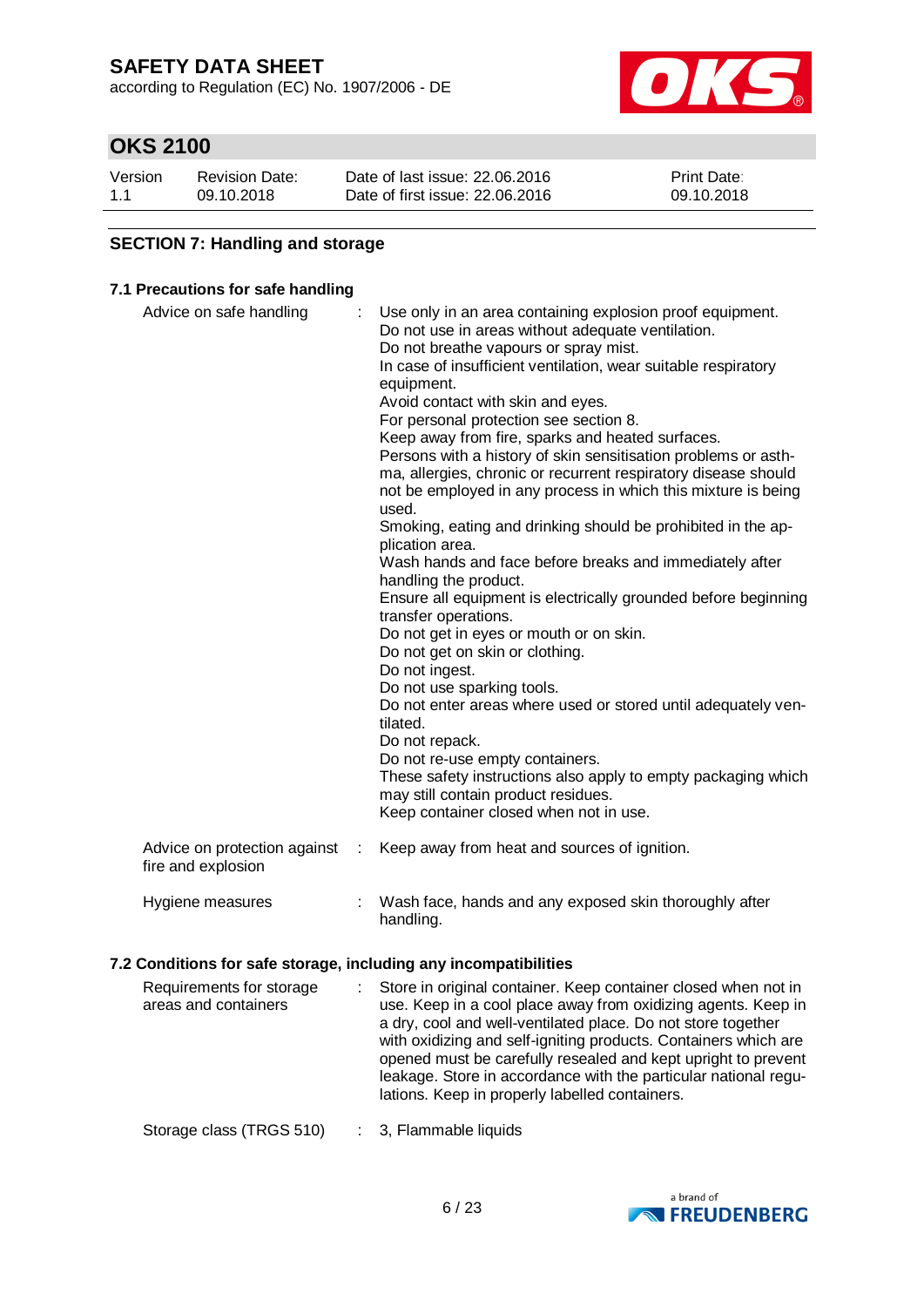according to Regulation (EC) No. 1907/2006 - DE



## **OKS 2100**

| Version | <b>Revision Date:</b> | Date of last issue: 22,06,2016  | <b>Print Date:</b> |
|---------|-----------------------|---------------------------------|--------------------|
| 1.1     | 09.10.2018            | Date of first issue: 22,06,2016 | 09.10.2018         |

## **7.3 Specific end use(s)**

Specific use(s) : Consult the technical guidelines for the use of this substance/mixture.

## **SECTION 8: Exposure controls/personal protection**

## **8.1 Control parameters**

## **Occupational Exposure Limits**

| Components                                                                                               | CAS-No.    | Value type (Form<br>of exposure) | Control parameters                                                                                                                | <b>Basis</b>                          |
|----------------------------------------------------------------------------------------------------------|------------|----------------------------------|-----------------------------------------------------------------------------------------------------------------------------------|---------------------------------------|
| Naphtha (petro-<br>leum), hydro-<br>treated heavy; Low<br>boiling point hy-<br>drogen treated<br>naphtha | 64742-48-9 | AGW                              | 1.500 mg/m3                                                                                                                       | DE TRGS<br>900<br>$(2009-02-16)$      |
| Peak-limit: excur-<br>sion factor (catego-<br>ry)                                                        | 2; (II)    |                                  |                                                                                                                                   |                                       |
| Further information                                                                                      |            |                                  | Group exposure limit for hydrocarbon solvent mixtures, Commission for dan-<br>gerous substances, See also No. 2.9 of the TRGS 900 |                                       |
|                                                                                                          |            | <b>AGW</b>                       | 600 mg/m3                                                                                                                         | <b>DE TRGS</b><br>900<br>(2009-02-16) |
| Peak-limit: excur-<br>sion factor (catego-<br>ry)                                                        | 2; (II)    |                                  |                                                                                                                                   |                                       |
| Further information                                                                                      |            |                                  | Group exposure limit for hydrocarbon solvent mixtures, Commission for dan-<br>gerous substances, See also No. 2.9 of the TRGS 900 |                                       |

### **Derived No Effect Level (DNEL) according to Regulation (EC) No. 1907/2006:**

| Substance name                                   | End Use        | Exposure routes | Potential health ef-<br>fects | Value                   |
|--------------------------------------------------|----------------|-----------------|-------------------------------|-------------------------|
| calcium<br>bis(dinonylnaphthalen<br>esulphonate) | <b>Workers</b> | Inhalation      | Long-term systemic<br>effects | $2,23 \,\mathrm{mg/m3}$ |
|                                                  | <b>Workers</b> | Skin contact    | Long-term systemic<br>effects | $0,32$ mg/kg            |

### **Predicted No Effect Concentration (PNEC) according to Regulation (EC) No. 1907/2006:**

| Substance name                                   | <b>Environmental Compartment</b> | Value                |
|--------------------------------------------------|----------------------------------|----------------------|
| calcium<br>bis(dinonylnaphthalenesulphonat<br>e) | Fresh water                      | $0,27 \text{ mg/l}$  |
|                                                  | Marine water                     | $0,027 \text{ mg/l}$ |
|                                                  | Intermittent use/release         | $2.7 \text{ m}$ g/l  |

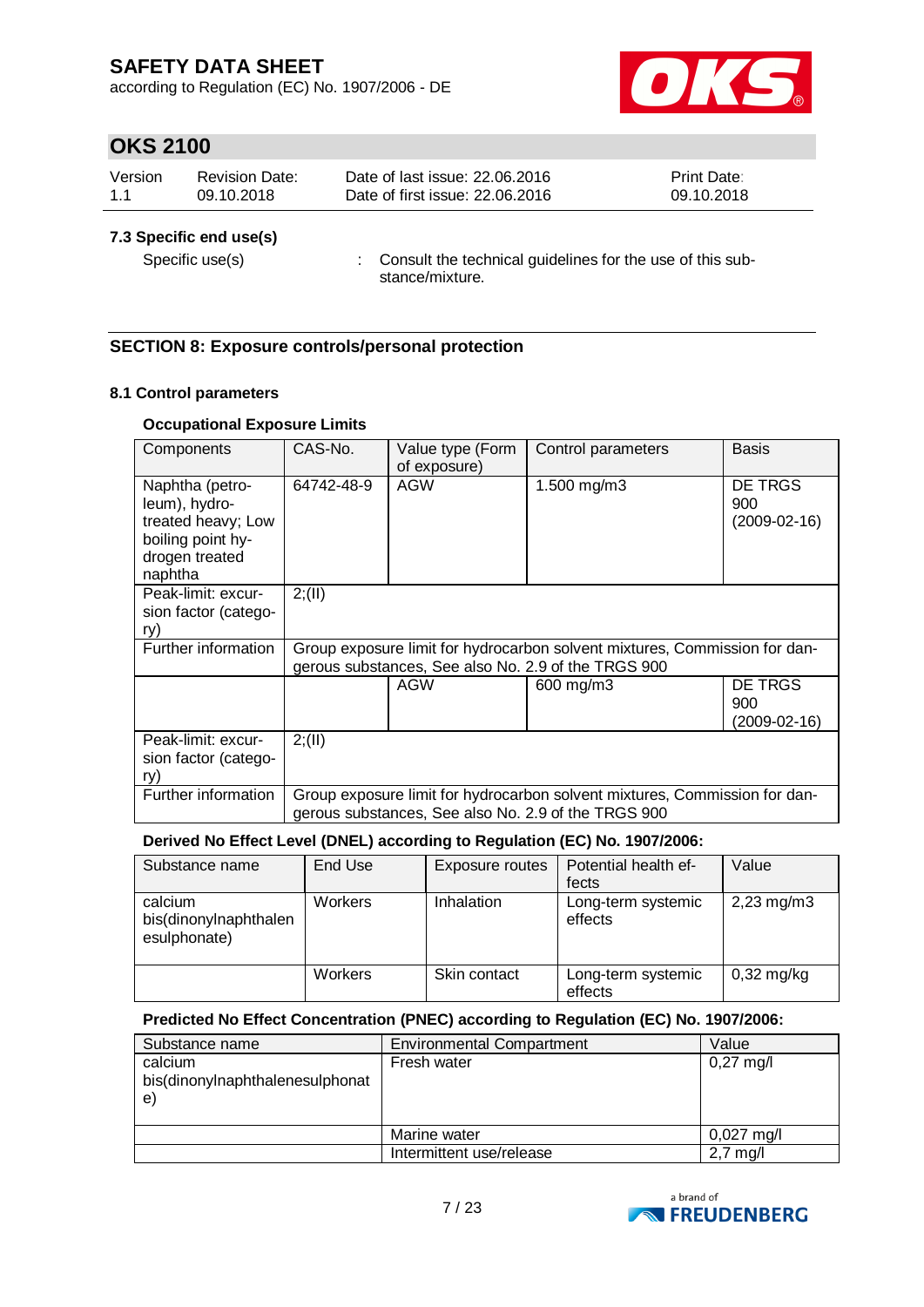according to Regulation (EC) No. 1907/2006 - DE



# **OKS 2100**

| Version | <b>Revision Date:</b> | Date of last issue: 22.06.2016  | <b>Print Date:</b> |
|---------|-----------------------|---------------------------------|--------------------|
| 1.1     | 09.10.2018            | Date of first issue: 22.06.2016 | 09.10.2018         |
|         |                       |                                 |                    |

| Microbiological Activity in Sewage Treat-<br>ment Systems | $10 \text{ mg/l}$ |
|-----------------------------------------------------------|-------------------|
| Fresh water sediment                                      | 4,69 mg/kg        |
| Marine sediment                                           | 0,469 mg/kg       |
| Soil                                                      | $0,936$ mg/kg     |

### **8.2 Exposure controls**

#### **Engineering measures**

Use only in an area equipped with explosion proof exhaust ventilation. Handle only in a place equipped with local exhaust (or other appropriate exhaust).

## **Personal protective equipment**

| Eye protection                                  | Safety glasses with side-shields conforming to EN166                                                                                                                                                                                                                                                                                  |
|-------------------------------------------------|---------------------------------------------------------------------------------------------------------------------------------------------------------------------------------------------------------------------------------------------------------------------------------------------------------------------------------------|
| Hand protection<br>Material<br>Protective index | Nitrile rubber<br>Class 1                                                                                                                                                                                                                                                                                                             |
| Remarks                                         | Wear protective gloves. The selected protective gloves have<br>to satisfy the specifications of EU Directive 89/686/EEC and<br>the standard EN 374 derived from it. The break through time<br>depends amongst other things on the material, the thickness<br>and the type of glove and therefore has to be measured for<br>each case. |
| Respiratory protection                          | Use respiratory protection unless adequate local exhaust<br>ventilation is provided or exposure assessment demonstrates<br>that exposures are within recommended exposure guidelines.                                                                                                                                                 |
| Filter type                                     | Filter type A-P                                                                                                                                                                                                                                                                                                                       |
| Protective measures                             | The type of protective equipment must be selected according<br>to the concentration and amount of the dangerous substance<br>at the specific workplace.<br>Choose body protection in relation to its type, to the concen-<br>tration and amount of dangerous substances, and to the spe-<br>cific work-place.                         |

## **SECTION 9: Physical and chemical properties**

## **9.1 Information on basic physical and chemical properties**

| Appearance      | $:$ liquid        |
|-----------------|-------------------|
| Colour          | $:$ vellow        |
| Odour           | solvent-like      |
| Odour Threshold | No data available |

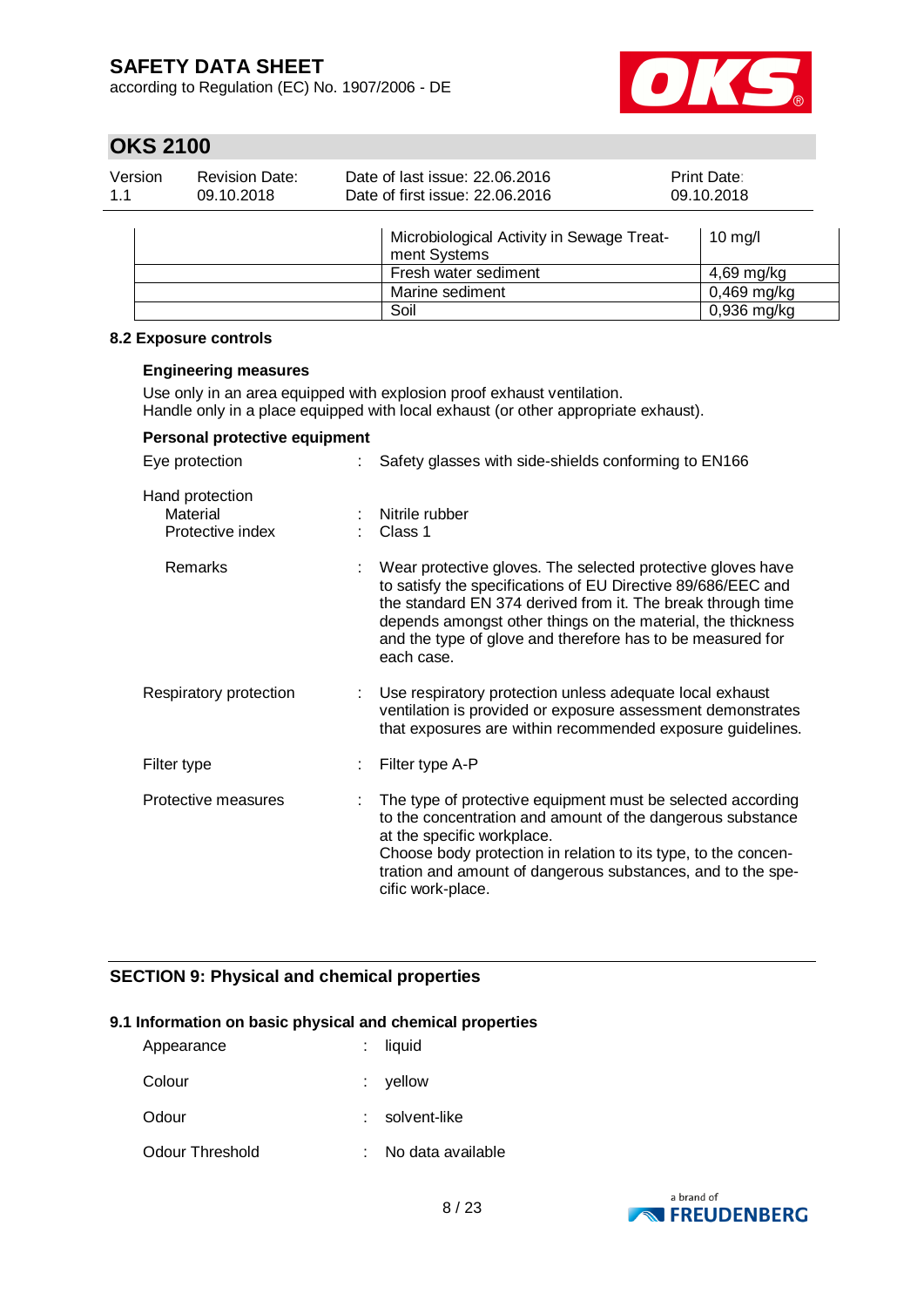according to Regulation (EC) No. 1907/2006 - DE



| Date of last issue: 22,06,2016<br><b>Print Date:</b><br>Version<br>Revision Date:<br>Date of first issue: 22,06,2016<br>09.10.2018<br>09.10.2018<br>$-1.1$ |  |
|------------------------------------------------------------------------------------------------------------------------------------------------------------|--|
|------------------------------------------------------------------------------------------------------------------------------------------------------------|--|

| рH                                         |                           | No data available     |
|--------------------------------------------|---------------------------|-----------------------|
| Melting point/range                        | ÷                         | No data available     |
| Boiling point/boiling range                | t.                        | 145 °C                |
| Flash point                                | t.                        | 39 °C                 |
| Evaporation rate                           | ÷                         | No data available     |
| Flammability (solid, gas)                  | t,                        | Not applicable        |
| Upper explosion limit                      |                           | No data available     |
| Lower explosion limit                      | ÷.                        | No data available     |
| Vapour pressure                            |                           | $= 1.100$ hPa (20 °C) |
| Relative vapour density                    | ÷                         | No data available     |
| Density                                    |                           | 0,78 g/cm3<br>(20 °C) |
| <b>Bulk density</b>                        |                           | No data available     |
| Solubility(ies)<br>Water solubility        | t.                        | immiscible            |
| Solubility in other solvents               | $\mathbb{R}^{\mathbb{Z}}$ | No data available     |
| Partition coefficient: n-<br>octanol/water | t.                        | No data available     |
| Auto-ignition temperature                  | t.                        | No data available     |
| Decomposition temperature                  | t.                        | No data available     |
| Viscosity<br>Viscosity, dynamic            |                           | No data available     |
| Viscosity, kinematic                       |                           | 4,3 mm2/s (40 °C)     |
| <b>Explosive properties</b>                | t.                        | Not explosive         |
| Oxidizing properties                       |                           | No data available     |
| 9.2 Other information                      |                           |                       |
| Sublimation point                          |                           | No data available     |
| Self-ignition                              |                           | No data available     |

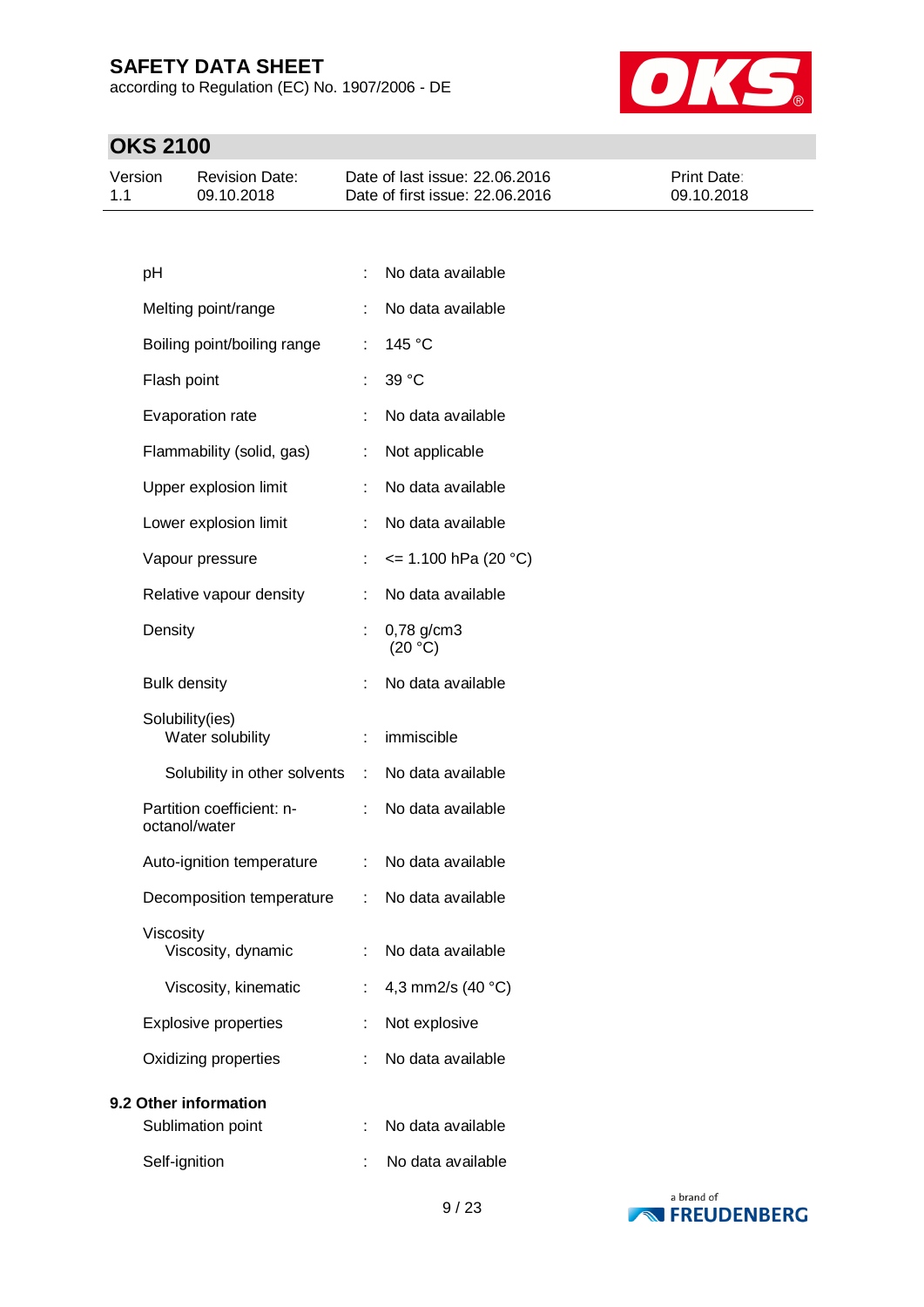according to Regulation (EC) No. 1907/2006 - DE



# **OKS 2100**

| Version | <b>Revision Date:</b> | Date of last issue: 22,06,2016  | <b>Print Date:</b> |
|---------|-----------------------|---------------------------------|--------------------|
| 1.1     | 09.10.2018            | Date of first issue: 22,06,2016 | 09.10.2018         |

## **SECTION 10: Stability and reactivity**

#### **10.1 Reactivity**

No hazards to be specially mentioned.

## **10.2 Chemical stability**

Stable under normal conditions.

## **10.3 Possibility of hazardous reactions**

| Hazardous reactions |  | No dangerous reaction known under conditions of normal use. |
|---------------------|--|-------------------------------------------------------------|
|---------------------|--|-------------------------------------------------------------|

#### **10.4 Conditions to avoid**

Conditions to avoid : Heat, flames and sparks.

Strong sunlight for prolonged periods.

#### **10.5 Incompatible materials**

Materials to avoid : Oxidizing agents

### **10.6 Hazardous decomposition products**

No decomposition if stored and applied as directed.

## **SECTION 11: Toxicological information**

### **11.1 Information on toxicological effects**

| <b>Acute toxicity</b>     |                                                                                                                                                      |
|---------------------------|------------------------------------------------------------------------------------------------------------------------------------------------------|
| <b>Product:</b>           |                                                                                                                                                      |
| Acute oral toxicity       | Remarks: Effects due to ingestion may include:                                                                                                       |
|                           | Symptoms: Central nervous system depression                                                                                                          |
| Acute inhalation toxicity | : Remarks: Respiration of solvent vapour may cause dizziness.                                                                                        |
|                           | Symptoms: Inhalation may provoke the following symptoms:,<br>Dizziness, Drowsiness, Vomiting, Fatigue, Vertigo, Central<br>nervous system depression |
| Acute dermal toxicity     | : Remarks: Prolonged or repeated skin contact with liquid may<br>cause defatting resulting in drying, redness and possible blis-<br>tering.          |
|                           | Symptoms: Redness, Local irritation, Skin disorders                                                                                                  |

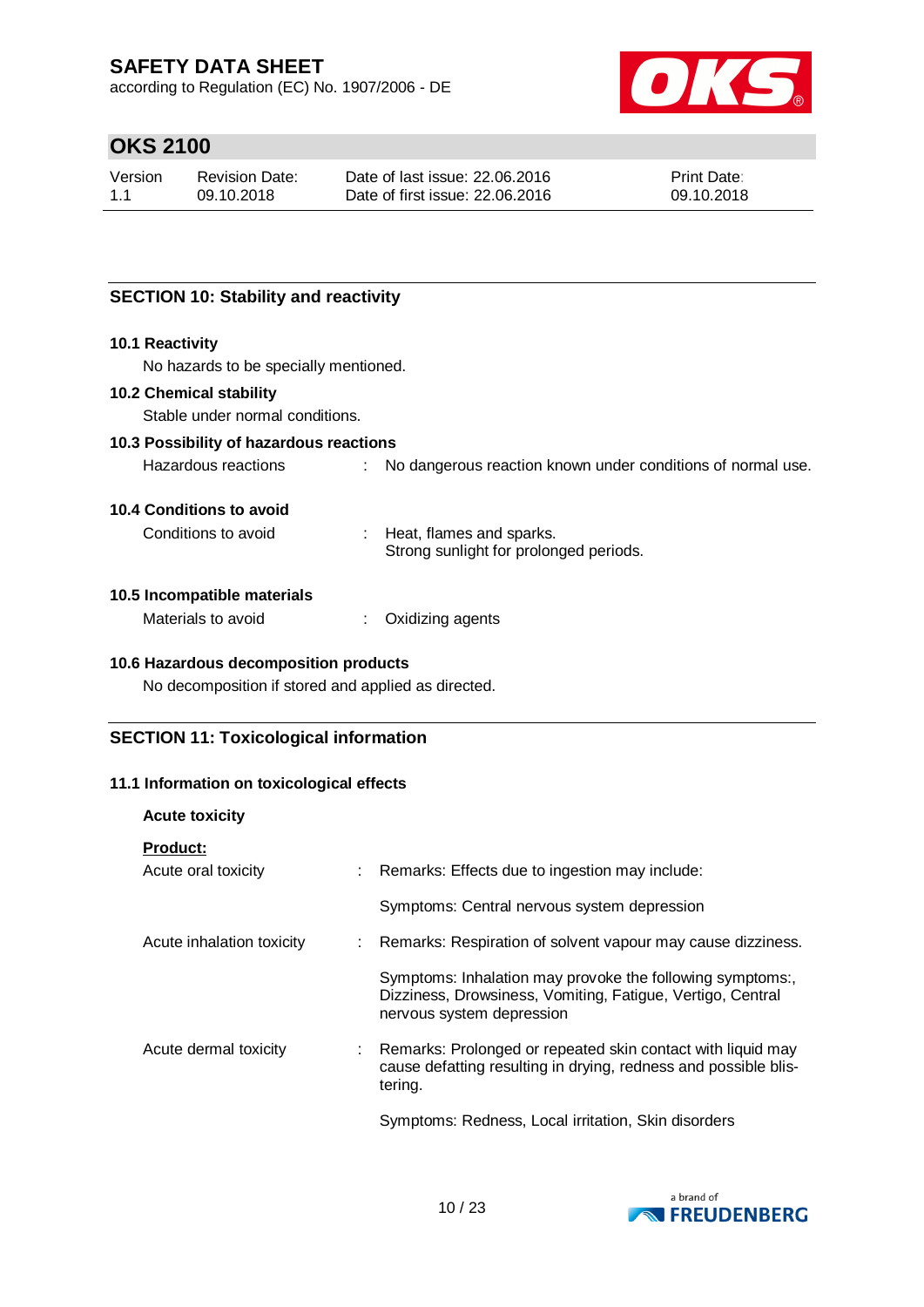according to Regulation (EC) No. 1907/2006 - DE



## **OKS 2100**

| <b>OKS 2100</b> |                                            |                  |                                                                                                                                                              |                           |
|-----------------|--------------------------------------------|------------------|--------------------------------------------------------------------------------------------------------------------------------------------------------------|---------------------------|
| Version<br>1.1  | <b>Revision Date:</b><br>09.10.2018        |                  | Date of last issue: 22.06.2016<br>Date of first issue: 22,06,2016                                                                                            | Print Date:<br>09.10.2018 |
|                 | Components:                                |                  |                                                                                                                                                              |                           |
|                 |                                            |                  | Naphtha (petroleum), hydrotreated heavy; Low boiling point hydrogen treated naphtha:                                                                         |                           |
|                 | Acute inhalation toxicity                  |                  | : Assessment: The substance or mixture is classified as specific<br>target organ toxicant, single exposure, category 3 with narcot-<br>ic effects.           |                           |
|                 | calcium bis(dinonylnaphthalenesulphonate): |                  |                                                                                                                                                              |                           |
|                 | Acute oral toxicity                        | $\mathbb{R}^{n}$ | LD50 (Rat): $> 5.000$ mg/kg                                                                                                                                  |                           |
|                 | Acute dermal toxicity                      |                  | : LD50 (Rabbit): $> 20.000$ mg/kg                                                                                                                            |                           |
|                 |                                            |                  | Benzenesulfonic acid, mono-C16-24-alkyl derivs., calcium salts:                                                                                              |                           |
|                 | Acute oral toxicity                        |                  | : LD50 (Rat): $> 5.000$ mg/kg<br>Method: OECD Test Guideline 401                                                                                             |                           |
|                 | Acute inhalation toxicity                  |                  | : LC50 (Rat): $> 1.9$ mg/l<br>Exposure time: 4 h<br>Test atmosphere: dust/mist<br>Assessment: The substance or mixture has no acute inhala-<br>tion toxicity |                           |
|                 | Acute dermal toxicity                      |                  | : $(Rabbit)$ : $> 5.000$ mg/kg<br>Method: OECD Test Guideline 402<br>GLP: yes                                                                                |                           |

## **Skin corrosion/irritation**

### **Product:**

Remarks: This information is not available.

### **Components:**

**Naphtha (petroleum), hydrotreated heavy; Low boiling point hydrogen treated naphtha:** Result: Repeated exposure may cause skin dryness or cracking.

### **calcium bis(dinonylnaphthalenesulphonate):**

Species: Rabbit Assessment: Irritating to skin. Result: Irritating to skin.

### **Benzenesulfonic acid, mono-C16-24-alkyl derivs., calcium salts:**

Species: Rabbit Assessment: No skin irritation Method: OECD Test Guideline 404 Result: No skin irritation

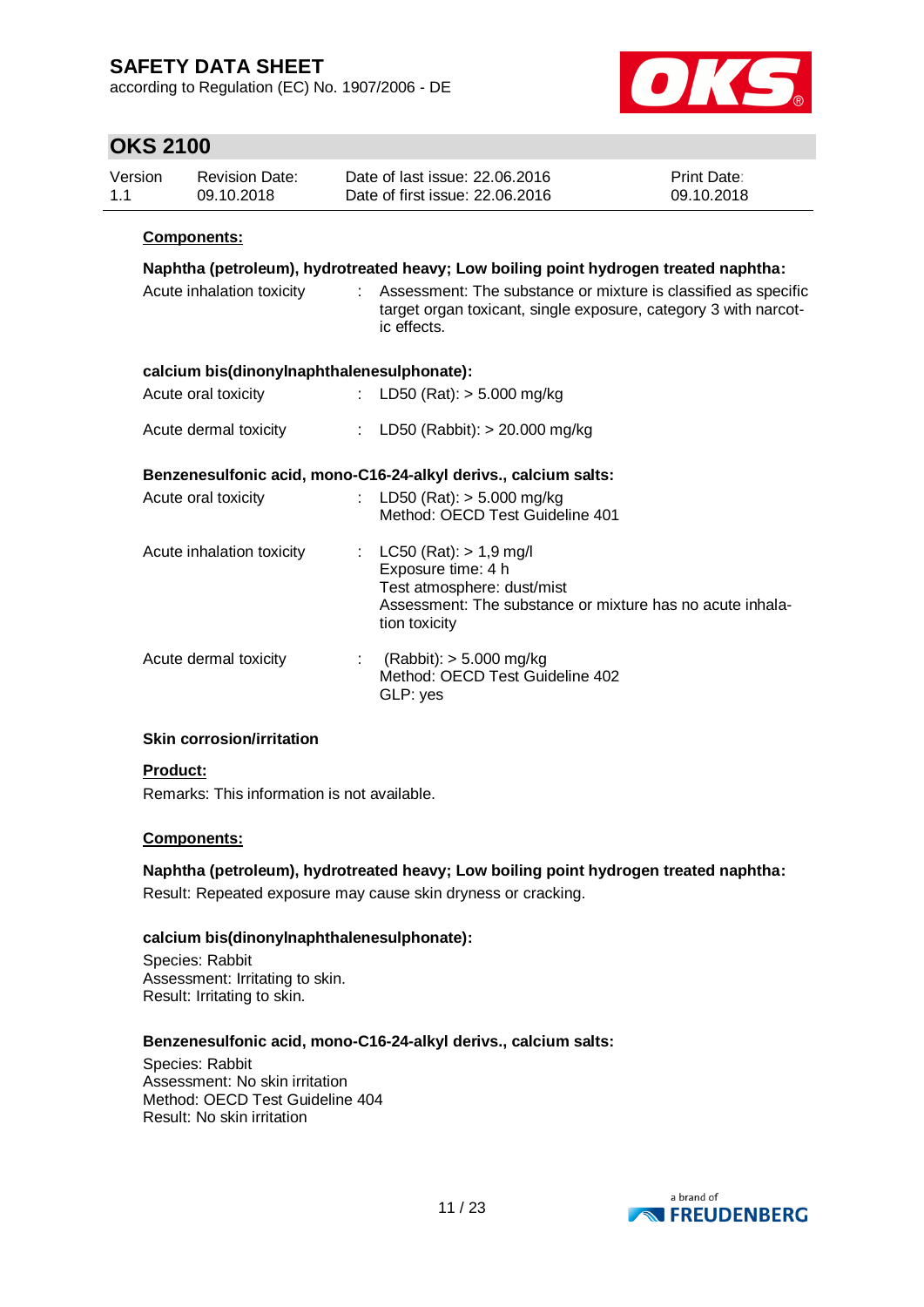according to Regulation (EC) No. 1907/2006 - DE



## **OKS 2100**

| Version | <b>Revision Date:</b> | Date of last issue: 22,06,2016  | <b>Print Date:</b> |
|---------|-----------------------|---------------------------------|--------------------|
| 1.1     | 09.10.2018            | Date of first issue: 22,06,2016 | 09.10.2018         |

#### **Serious eye damage/eye irritation**

#### **Product:**

Remarks: Contact with eyes may cause irritation.

#### **Components:**

#### **calcium bis(dinonylnaphthalenesulphonate):**

Species: Rabbit Assessment: Irritating to eyes. Result: Irritating to eyes.

## **Benzenesulfonic acid, mono-C16-24-alkyl derivs., calcium salts:**

Species: Rabbit Assessment: No eye irritation Method: OECD Test Guideline 405 Result: No eye irritation

#### **Respiratory or skin sensitisation**

**Product:**

Remarks: This information is not available.

### **Components:**

#### **calcium bis(dinonylnaphthalenesulphonate):**

Species: Guinea pig Assessment: May cause sensitisation by skin contact. Result: May cause sensitisation by skin contact.

#### **Benzenesulfonic acid, mono-C16-24-alkyl derivs., calcium salts:**

Test Type: Buehler Test Species: Guinea pig Assessment: The product is a skin sensitiser, sub-category 1B. Result: The product is a skin sensitiser, sub-category 1B.

#### **Germ cell mutagenicity**

| <b>Product:</b>       |                              |
|-----------------------|------------------------------|
| Genotoxicity in vitro | Remarks: No data available   |
| Genotoxicity in vivo  | : Remarks: No data available |

#### **Components:**

**Benzenesulfonic acid, mono-C16-24-alkyl derivs., calcium salts:**

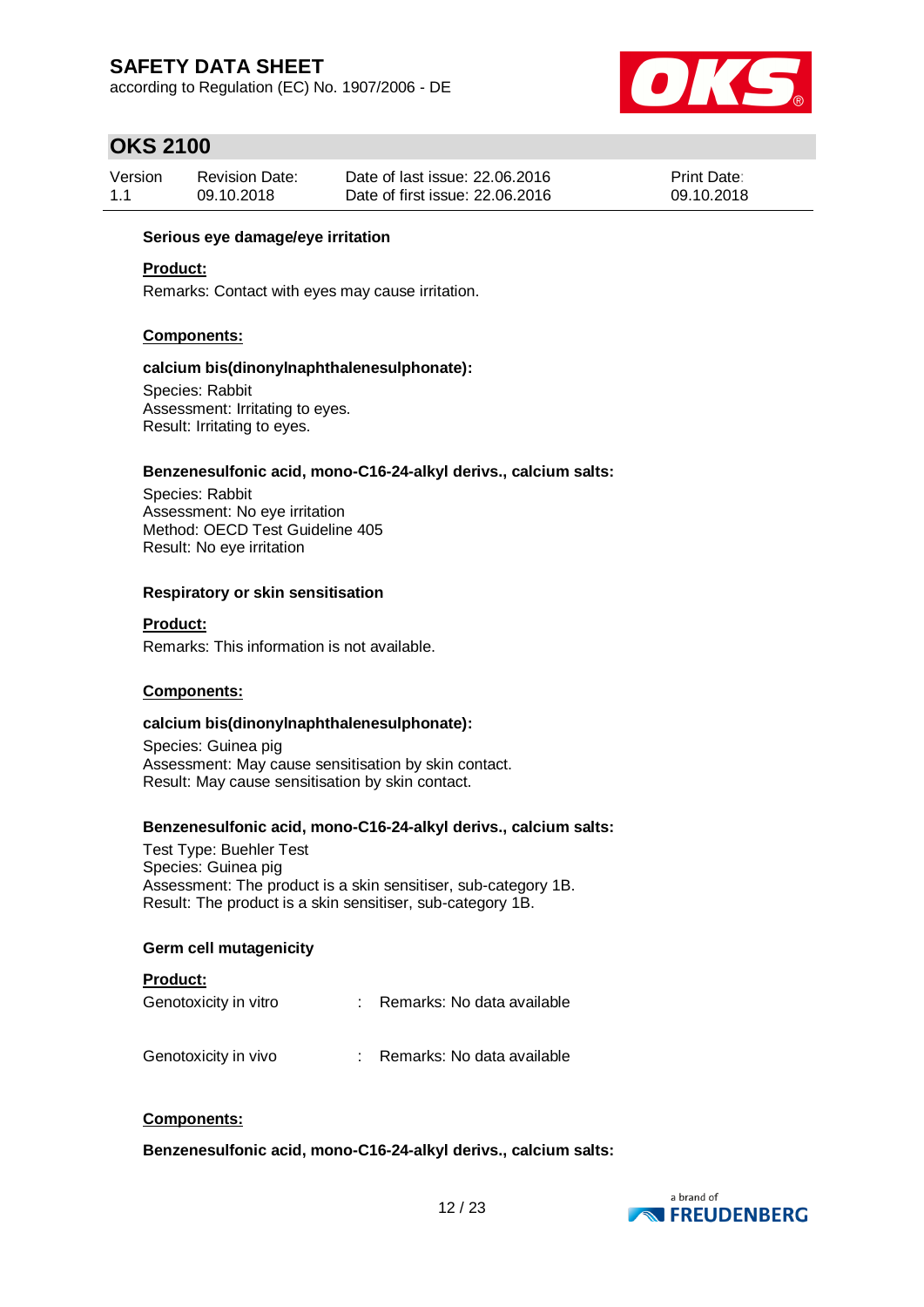according to Regulation (EC) No. 1907/2006 - DE



| Version<br>1.1 | <b>Revision Date:</b><br>09.10.2018        |    | Date of last issue: 22.06.2016<br>Date of first issue: 22.06.2016                                                                                                                                                                                                 | <b>Print Date:</b><br>09.10.2018 |
|----------------|--------------------------------------------|----|-------------------------------------------------------------------------------------------------------------------------------------------------------------------------------------------------------------------------------------------------------------------|----------------------------------|
|                | Genotoxicity in vitro                      | ÷. | Test Type: In vitro mammalian cell gene mutation test<br>Method: OECD Test Guideline 476<br>Result: negative                                                                                                                                                      |                                  |
|                | Genotoxicity in vivo                       |    | Test Type: Micronucleus test<br>Species: Mouse<br>Application Route: Oral<br>Method: OECD Test Guideline 474<br>Result: negative                                                                                                                                  |                                  |
|                | Germ cell mutagenicity-As-<br>sessment     |    | Tests on bacterial or mammalian cell cultures did not show<br>mutagenic effects.                                                                                                                                                                                  |                                  |
|                | Carcinogenicity                            |    |                                                                                                                                                                                                                                                                   |                                  |
|                | Product:<br>Remarks: No data available     |    |                                                                                                                                                                                                                                                                   |                                  |
|                | Components:                                |    |                                                                                                                                                                                                                                                                   |                                  |
|                | Carcinogenicity - Assess- :<br>ment        |    | Benzenesulfonic acid, mono-C16-24-alkyl derivs., calcium salts:<br>Not classifiable as a human carcinogen.                                                                                                                                                        |                                  |
|                | <b>Reproductive toxicity</b>               |    |                                                                                                                                                                                                                                                                   |                                  |
|                | <b>Product:</b>                            |    |                                                                                                                                                                                                                                                                   |                                  |
|                | Effects on fertility                       |    | : Remarks: No data available                                                                                                                                                                                                                                      |                                  |
|                | Effects on foetal develop-<br>ment         | t. | Remarks: No data available                                                                                                                                                                                                                                        |                                  |
|                | <b>Components:</b>                         |    |                                                                                                                                                                                                                                                                   |                                  |
|                | calcium bis(dinonylnaphthalenesulphonate): |    |                                                                                                                                                                                                                                                                   |                                  |
|                | sessment                                   |    | Reproductive toxicity - As- : No toxicity to reproduction                                                                                                                                                                                                         |                                  |
|                |                                            |    | Benzenesulfonic acid, mono-C16-24-alkyl derivs., calcium salts:                                                                                                                                                                                                   |                                  |
|                | Effects on fertility                       |    | Test Type: reproductive and developmental toxicity study<br>Species: Rat<br><b>Application Route: Oral</b><br>General Toxicity - Parent: NOAEL: > 500 mg/kg body weight<br>General Toxicity F1: NOAEL: > 500 mg/kg body weight<br>Method: OECD Test Guideline 415 |                                  |
|                | Reproductive toxicity - As-<br>sessment    |    | No toxicity to reproduction<br>No toxicity to reproduction                                                                                                                                                                                                        |                                  |

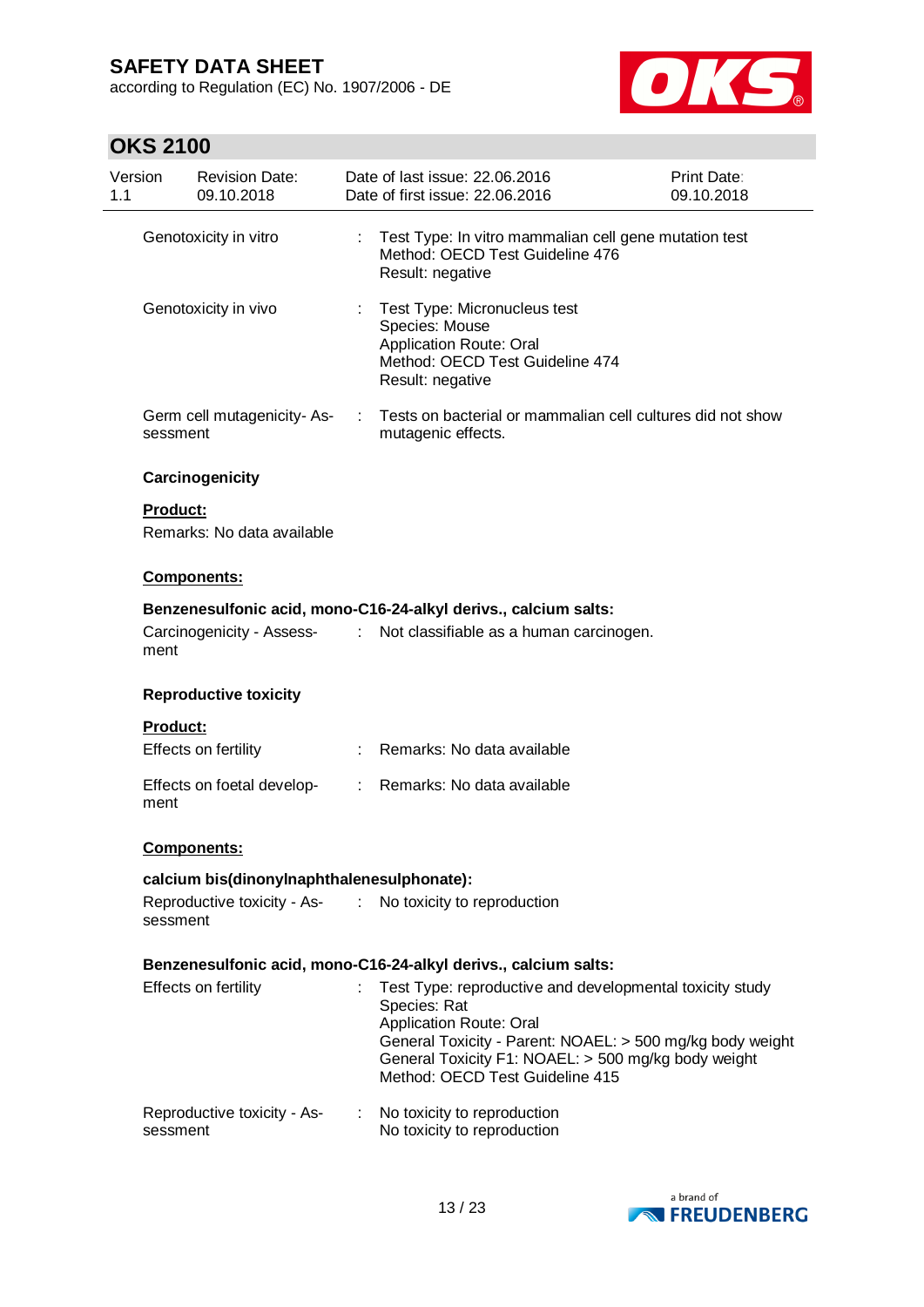according to Regulation (EC) No. 1907/2006 - DE



## **OKS 2100**

| Version | <b>Revision Date:</b> | Date of last issue: 22,06,2016  | <b>Print Date:</b> |
|---------|-----------------------|---------------------------------|--------------------|
| 1.1     | 09.10.2018            | Date of first issue: 22.06.2016 | 09.10.2018         |

### **STOT - single exposure**

#### **Components:**

### **Naphtha (petroleum), hydrotreated heavy; Low boiling point hydrogen treated naphtha:** Exposure routes: Inhalation

Assessment: The substance or mixture is classified as specific target organ toxicant, single exposure, category 3 with narcotic effects.

#### **calcium bis(dinonylnaphthalenesulphonate):**

Assessment: The substance or mixture is not classified as specific target organ toxicant, single exposure.

#### **Benzenesulfonic acid, mono-C16-24-alkyl derivs., calcium salts:**

Assessment: The substance or mixture is not classified as specific target organ toxicant, single exposure.

#### **STOT - repeated exposure**

#### **Components:**

#### **calcium bis(dinonylnaphthalenesulphonate):**

Assessment: The substance or mixture is not classified as specific target organ toxicant, repeated exposure.

#### **Benzenesulfonic acid, mono-C16-24-alkyl derivs., calcium salts:**

Assessment: The substance or mixture is not classified as specific target organ toxicant, repeated exposure.

#### **Repeated dose toxicity**

### **Product:**

Remarks: This information is not available.

### **Components:**

#### **Benzenesulfonic acid, mono-C16-24-alkyl derivs., calcium salts:**

Species: Rat NOAEL: 500 mg/kg NOAEL: 500 mg/kg Application Route: Oral Exposure time: 28 Method: OECD Test Guideline 407

Species: Rat NOAEL: 0,05 mg/l Application Route: Inhalation Test atmosphere: dust/mist Exposure time: 28

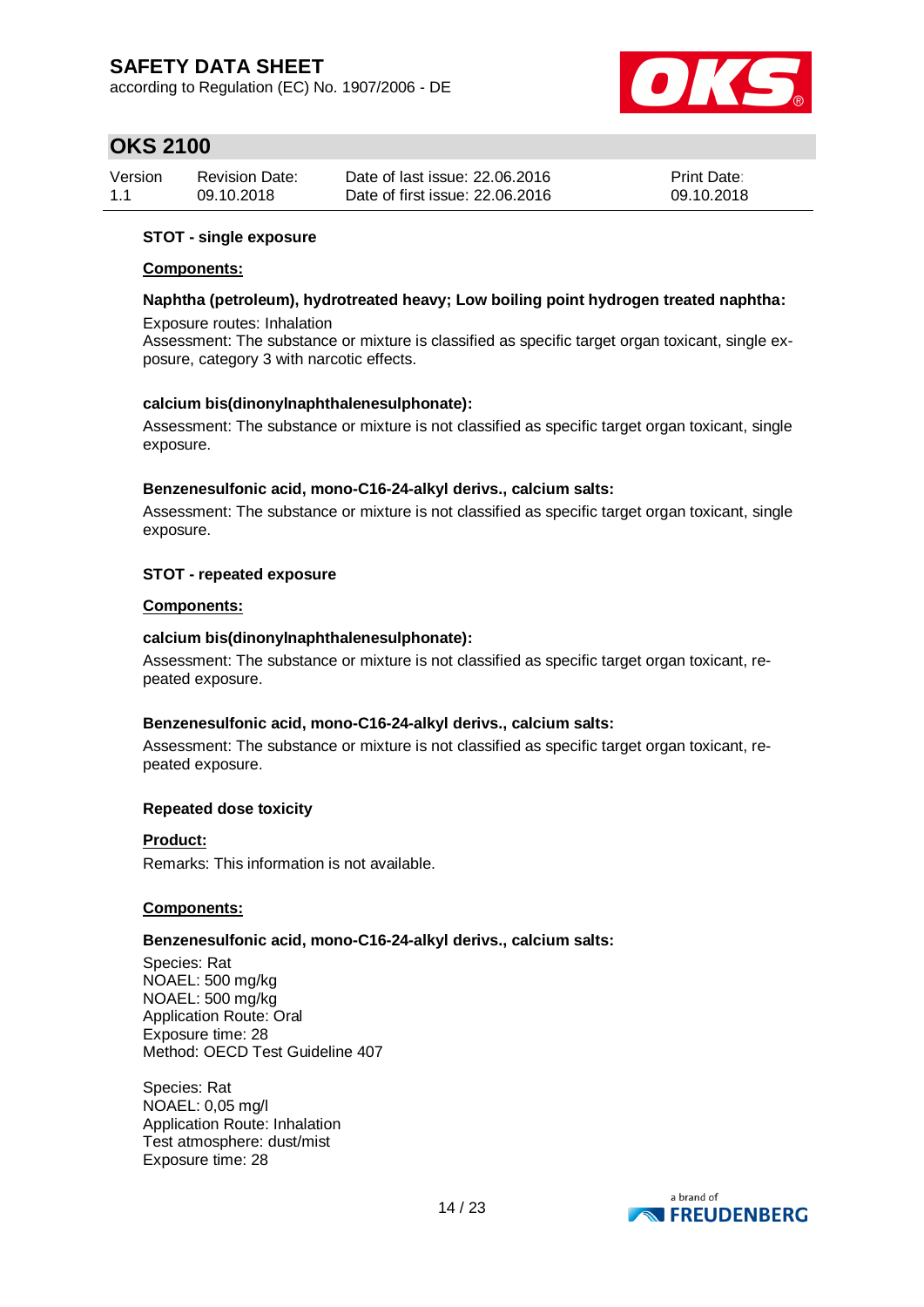according to Regulation (EC) No. 1907/2006 - DE



## **OKS 2100**

| Version | <b>Revision Date:</b> | Date of last issue: 22,06,2016  | <b>Print Date:</b> |
|---------|-----------------------|---------------------------------|--------------------|
| 1.1     | 09.10.2018            | Date of first issue: 22,06,2016 | 09.10.2018         |

Method: OECD Test Guideline 412

Species: Rat NOAEL: > 1000 mg/kg NOAEL: > 1.000 mg/kg Application Route: Dermal Exposure time: 28 Method: OECD Test Guideline 410

## **Aspiration toxicity**

## **Product:**

May be fatal if swallowed and enters airways.

### **Components:**

**Naphtha (petroleum), hydrotreated heavy; Low boiling point hydrogen treated naphtha:** May be fatal if swallowed and enters airways.

### **calcium bis(dinonylnaphthalenesulphonate):**

No aspiration toxicity classification

## **Further information**

### **Product:**

Remarks: Information given is based on data on the components and the toxicology of similar products.

## **SECTION 12: Ecological information**

### **12.1 Toxicity**

| <b>Product:</b>                                                                     |                                                                                                         |
|-------------------------------------------------------------------------------------|---------------------------------------------------------------------------------------------------------|
| Toxicity to fish                                                                    | Remarks: Toxic to aquatic organisms, may cause long-term<br>adverse effects in the aquatic environment. |
| Toxicity to daphnia and other : Remarks: No data available<br>aquatic invertebrates |                                                                                                         |
| Toxicity to algae                                                                   | : Remarks: No data available                                                                            |
| Toxicity to microorganisms<br>÷                                                     | Remarks: No data available                                                                              |

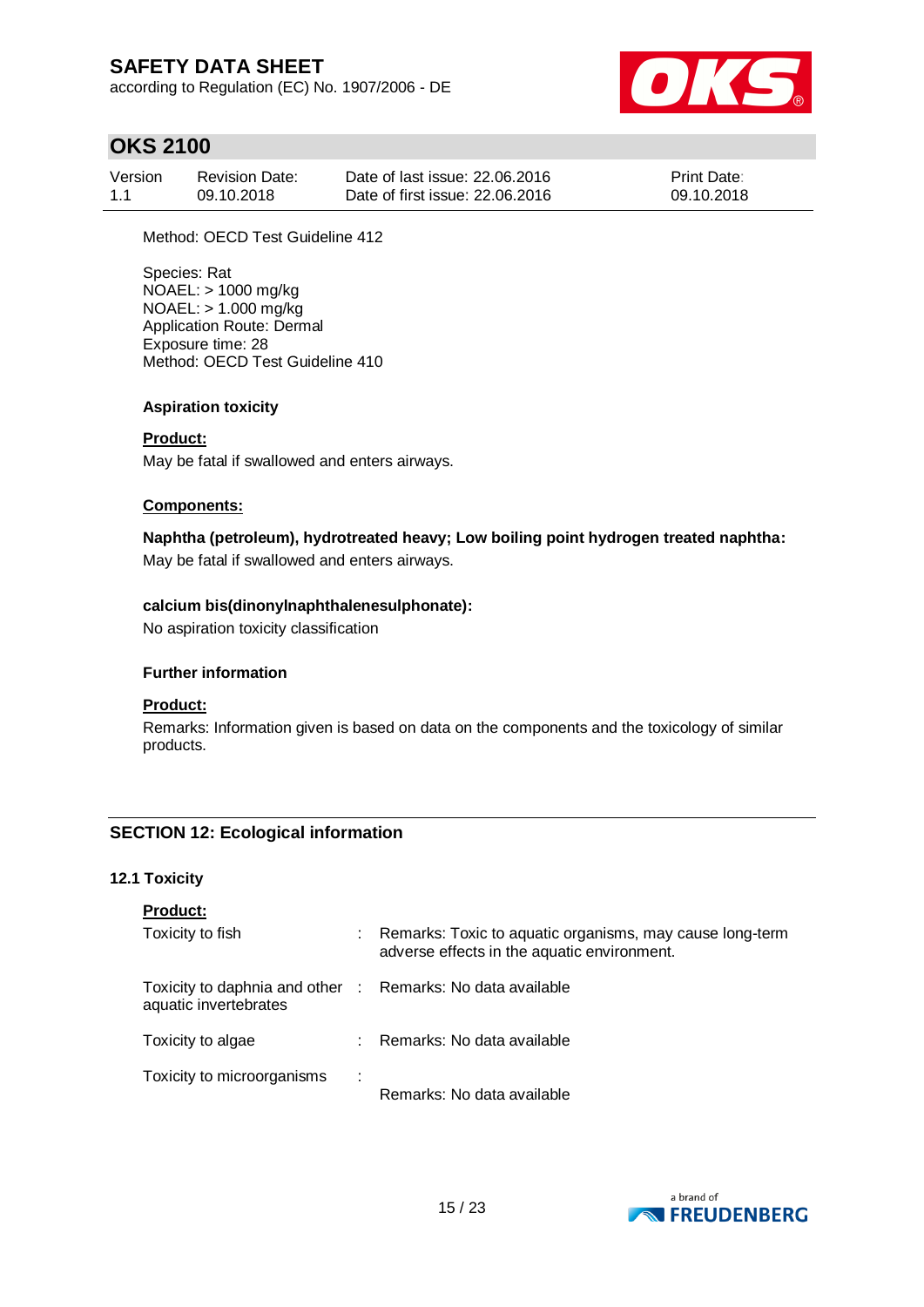according to Regulation (EC) No. 1907/2006 - DE



| Version<br>1.1 | <b>Revision Date:</b><br>09.10.2018                      |                    | Date of last issue: 22.06.2016<br>Date of first issue: 22.06.2016                                                                                                                                                      | <b>Print Date:</b><br>09.10.2018 |
|----------------|----------------------------------------------------------|--------------------|------------------------------------------------------------------------------------------------------------------------------------------------------------------------------------------------------------------------|----------------------------------|
|                | <b>Components:</b>                                       |                    |                                                                                                                                                                                                                        |                                  |
|                |                                                          |                    | Naphtha (petroleum), hydrotreated heavy; Low boiling point hydrogen treated naphtha:                                                                                                                                   |                                  |
|                | <b>Ecotoxicology Assessment</b>                          |                    |                                                                                                                                                                                                                        |                                  |
|                | Acute aquatic toxicity                                   | $\sim 10^{11}$ MeV | Toxic to aquatic life.                                                                                                                                                                                                 |                                  |
|                | Chronic aquatic toxicity                                 |                    | : Toxic to aquatic life with long lasting effects.                                                                                                                                                                     |                                  |
|                | calcium bis(dinonylnaphthalenesulphonate):               |                    |                                                                                                                                                                                                                        |                                  |
|                | Toxicity to fish                                         | t.                 | LC50 (Cyprinus carpio (Carp)): $> 0.28$ mg/l<br>Exposure time: 96 h<br>Test Type: static test<br>Method: OECD Test Guideline 203<br>Remarks: No toxicity at the limit of solubility                                    |                                  |
|                | Toxicity to daphnia and other :<br>aquatic invertebrates |                    | EC50 (Daphnia magna (Water flea)): > 0,27 mg/l<br>Exposure time: 48 h<br>Test Type: static test<br>Method: OECD Test Guideline 202<br>Remarks: No toxicity at the limit of solubility                                  |                                  |
|                | <b>Ecotoxicology Assessment</b>                          |                    |                                                                                                                                                                                                                        |                                  |
|                | Chronic aquatic toxicity                                 | ÷                  | This product has no known ecotoxicological effects.                                                                                                                                                                    |                                  |
|                |                                                          |                    | Benzenesulfonic acid, mono-C16-24-alkyl derivs., calcium salts:                                                                                                                                                        |                                  |
|                | Toxicity to fish                                         |                    | LC50 (Pimephales promelas (fathead minnow)): > 10.000 mg/l<br>Exposure time: 96 h<br>Test Type: static test<br>Method: OECD Test Guideline 203<br>Remarks: No toxicity at the limit of solubility                      |                                  |
|                | aquatic invertebrates                                    |                    | Toxicity to daphnia and other : EC50 (Daphnia magna (Water flea)): > 1.000 mg/l<br>Exposure time: 48 h<br>Test Type: static test<br>Method: OECD Test Guideline 202<br>Remarks: No toxicity at the limit of solubility |                                  |
|                | Toxicity to algae                                        |                    | EC50 (Pseudokirchneriella subcapitata (green algae)): ><br>1.500 mg/l<br>Exposure time: 72 h<br>Test Type: Growth inhibition<br>Remarks: No toxicity at the limit of solubility                                        |                                  |
|                | Toxicity to microorganisms                               |                    | LC50 (activated sludge): > 10.000 mg/l<br>Exposure time: 3 h<br>Test Type: Respiration inhibition<br>Method: OECD Test Guideline 209                                                                                   |                                  |

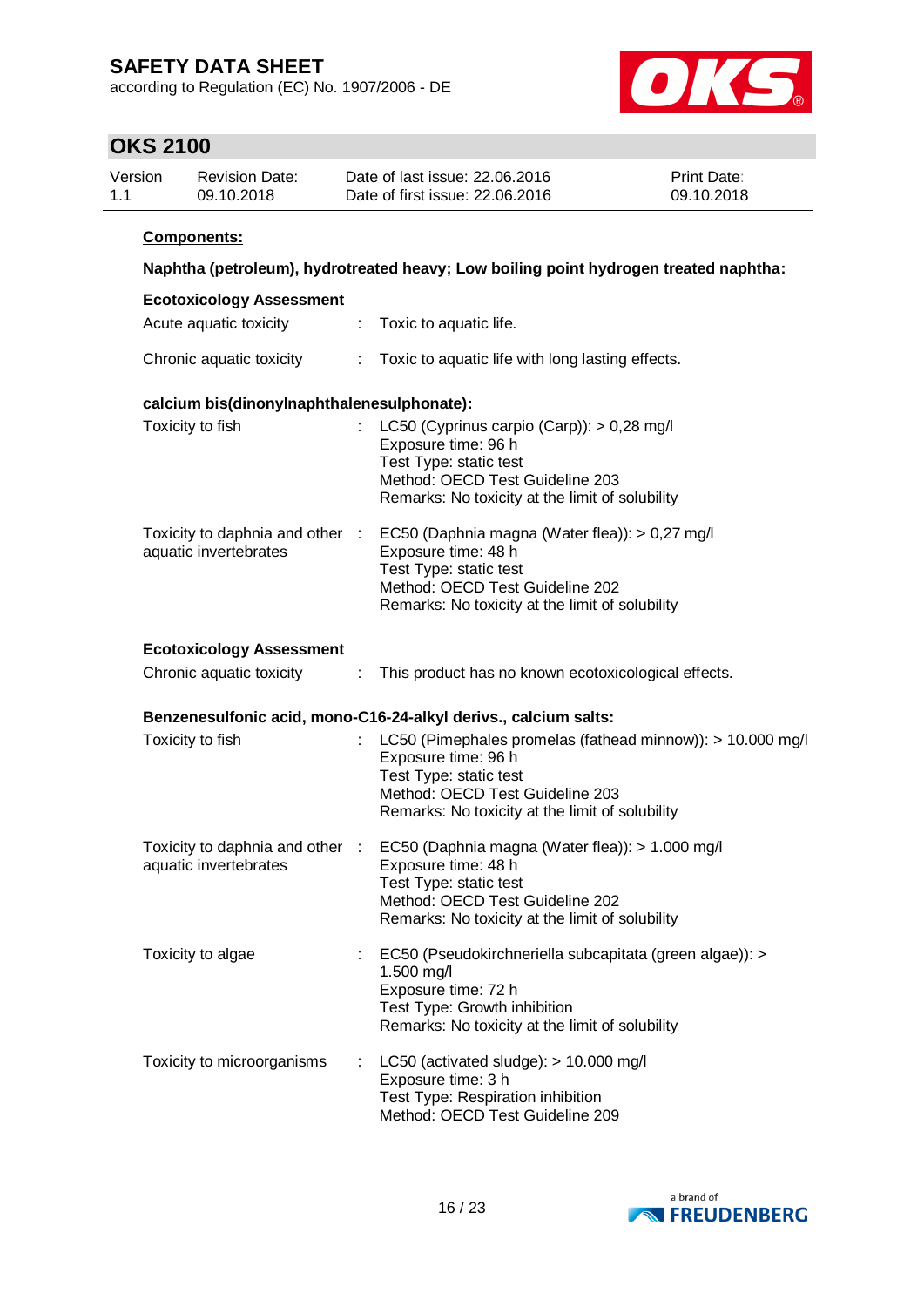according to Regulation (EC) No. 1907/2006 - DE



| 1.1 | Version         | <b>Revision Date:</b><br>09.10.2018                         |    | Date of last issue: 22.06.2016<br>Date of first issue: 22.06.2016                                                                                                                                                       | Print Date:<br>09.10.2018 |
|-----|-----------------|-------------------------------------------------------------|----|-------------------------------------------------------------------------------------------------------------------------------------------------------------------------------------------------------------------------|---------------------------|
|     |                 | <b>Ecotoxicology Assessment</b><br>Chronic aquatic toxicity | ÷  | This product has no known ecotoxicological effects., No toxici-<br>ty at the limit of solubility                                                                                                                        |                           |
|     |                 | 12.2 Persistence and degradability                          |    |                                                                                                                                                                                                                         |                           |
|     | <b>Product:</b> |                                                             |    |                                                                                                                                                                                                                         |                           |
|     |                 | Biodegradability                                            |    | Remarks: No data available                                                                                                                                                                                              |                           |
|     | ty              |                                                             |    | Physico-chemical removabili- : Remarks: No data available                                                                                                                                                               |                           |
|     |                 | Components:                                                 |    |                                                                                                                                                                                                                         |                           |
|     |                 | calcium bis(dinonylnaphthalenesulphonate):                  |    |                                                                                                                                                                                                                         |                           |
|     |                 | Biodegradability                                            |    | Result: Not readily biodegradable.                                                                                                                                                                                      |                           |
|     |                 |                                                             |    | Benzenesulfonic acid, mono-C16-24-alkyl derivs., calcium salts:                                                                                                                                                         |                           |
|     |                 | Biodegradability                                            |    | Test Type: aerobic<br>Inoculum: activated sludge<br>Result: Not rapidly biodegradable<br>Biodegradation: 8 %<br>Exposure time: 28 d<br>Method: OECD Test Guideline 301D<br>GLP: yes                                     |                           |
|     |                 | 12.3 Bioaccumulative potential                              |    |                                                                                                                                                                                                                         |                           |
|     | <b>Product:</b> |                                                             |    |                                                                                                                                                                                                                         |                           |
|     |                 | Bioaccumulation                                             |    | Remarks: This mixture contains no substance considered to<br>be persistent, bioaccumulating and toxic (PBT).<br>This mixture contains no substance considered to be very<br>persistent and very bioaccumulating (vPvB). |                           |
|     |                 | Components:                                                 |    |                                                                                                                                                                                                                         |                           |
|     |                 | calcium bis(dinonylnaphthalenesulphonate):                  |    |                                                                                                                                                                                                                         |                           |
|     |                 | Partition coefficient: n-<br>octanol/water                  | t. | log Pow: 10,96                                                                                                                                                                                                          |                           |
|     |                 |                                                             |    | Benzenesulfonic acid, mono-C16-24-alkyl derivs., calcium salts:                                                                                                                                                         |                           |
|     |                 | <b>Bioaccumulation</b>                                      |    | Remarks: Due to the distribution coefficient n-octanol/water,<br>accumulation in organisms is possible.                                                                                                                 |                           |
|     |                 | Partition coefficient: n-<br>octanol/water                  | t. | log Pow: 16,09 (25 °C)                                                                                                                                                                                                  |                           |

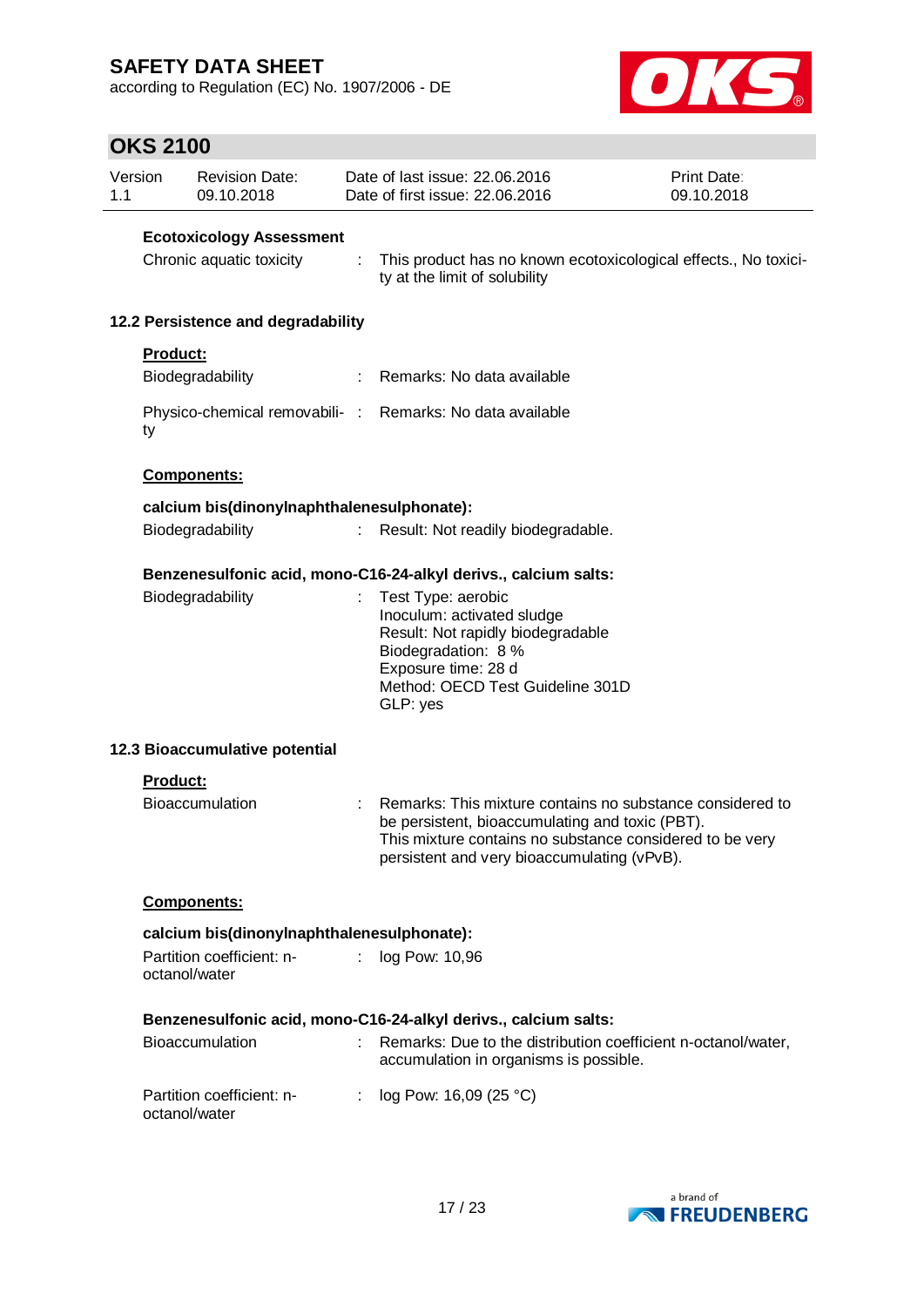according to Regulation (EC) No. 1907/2006 - DE



substance. Non-classified vPvB sub-

## **OKS 2100**

| 12 4 Mobility in soil |                       |                                 |                    |
|-----------------------|-----------------------|---------------------------------|--------------------|
| 11                    | 09.10.2018            | Date of first issue: 22.06.2016 | 09.10.2018         |
| Version               | <b>Revision Date:</b> | Date of last issue: 22,06,2016  | <b>Print Date:</b> |

## **12.4 Mobility in soil**

| <b>Product:</b>                                    |                            |
|----------------------------------------------------|----------------------------|
| Mobility                                           | Remarks: No data available |
| Distribution among environ-<br>mental compartments | Remarks: No data available |

## **12.5 Results of PBT and vPvB assessment**

|  |  | Product |  |  |
|--|--|---------|--|--|
|  |  |         |  |  |

| Assessment | : This substance/mixture contains no components considered<br>to be either persistent, bioaccumulative and toxic (PBT), or<br>very persistent and very bioaccumulative (vPvB) at levels of<br>$0.1\%$ or higher |
|------------|-----------------------------------------------------------------------------------------------------------------------------------------------------------------------------------------------------------------|
|------------|-----------------------------------------------------------------------------------------------------------------------------------------------------------------------------------------------------------------|

### **Components:**

## **calcium bis(dinonylnaphthalenesulphonate):**

| Assessment | : Non-classified PBT |
|------------|----------------------|
|            | stance.              |

## **12.6 Other adverse effects**

### **Product:**

Additional ecological informa- : Toxic to aquatic life with long lasting effects. tion

## **SECTION 13: Disposal considerations**

| 13.1 Waste treatment methods |   |                                                                                                                                                                                                                    |
|------------------------------|---|--------------------------------------------------------------------------------------------------------------------------------------------------------------------------------------------------------------------|
| Product                      | ÷ | The product should not be allowed to enter drains, water<br>courses or the soil.<br>Do not dispose of with domestic refuse.<br>Dispose of as hazardous waste in compliance with local and<br>national regulations. |
|                              |   | Waste codes should be assigned by the user based on the<br>application for which the product was used.                                                                                                             |
| Contaminated packaging       | ÷ | Packaging that is not properly emptied must be disposed of as<br>the unused product.<br>Dispose of waste product or used containers according to<br>local regulations.                                             |
|                              |   | The following Waste Codes are only suggestions:                                                                                                                                                                    |

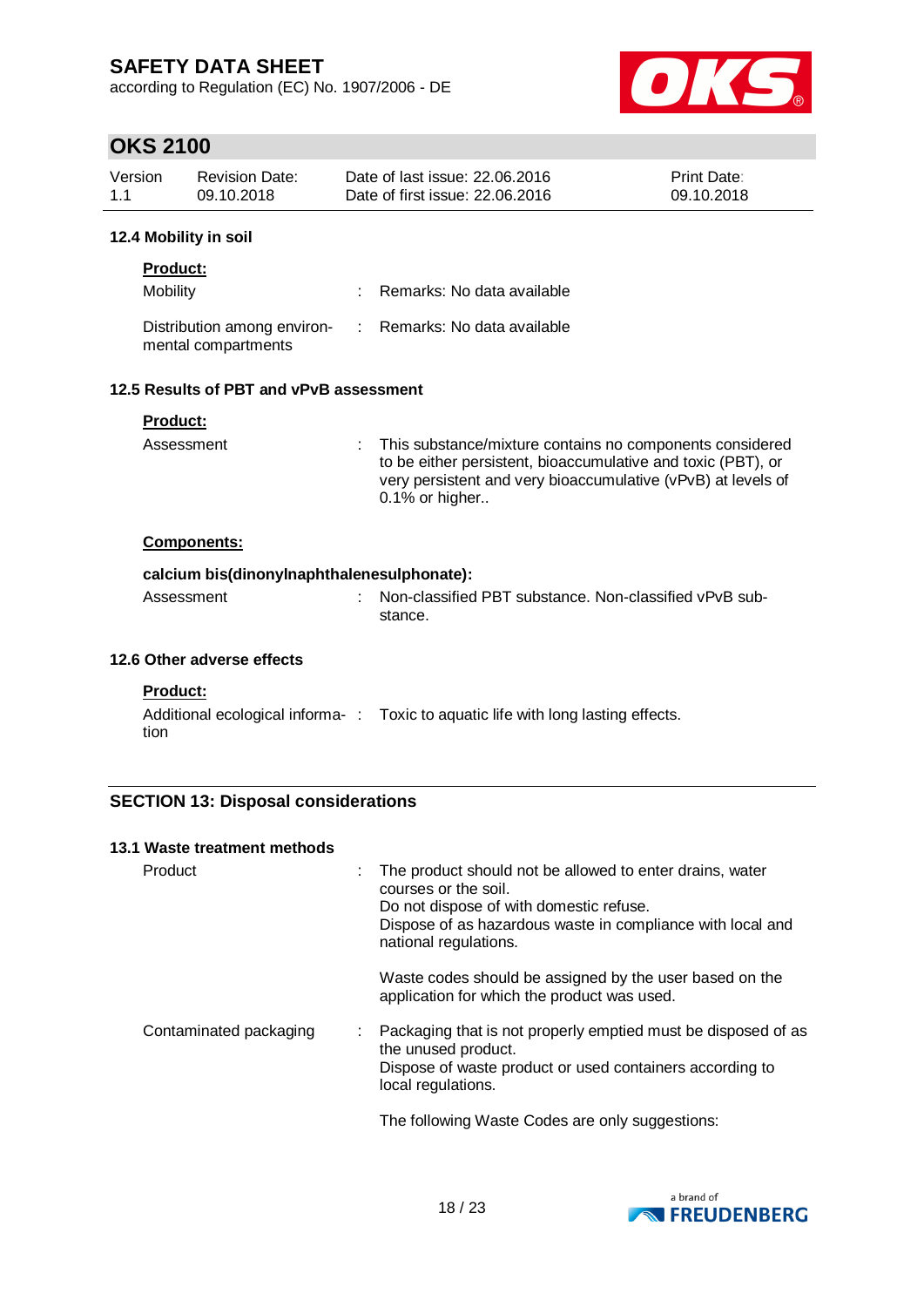according to Regulation (EC) No. 1907/2006 - DE



## **OKS 2100**

| Version | <b>Revision Date:</b> | Date of last issue: 22,06,2016  | <b>Print Date:</b> |
|---------|-----------------------|---------------------------------|--------------------|
| 1.1     | 09.10.2018            | Date of first issue: 22,06,2016 | 09.10.2018         |

## **SECTION 14: Transport information**

| 14.1 UN number                                                                                                                        |    |                                                                      |
|---------------------------------------------------------------------------------------------------------------------------------------|----|----------------------------------------------------------------------|
| <b>ADR</b>                                                                                                                            |    | <b>UN 1993</b>                                                       |
| <b>IMDG</b>                                                                                                                           |    | <b>UN 1993</b>                                                       |
| <b>IATA</b>                                                                                                                           |    | <b>UN 1993</b>                                                       |
| 14.2 UN proper shipping name                                                                                                          |    |                                                                      |
| <b>ADR</b>                                                                                                                            |    | : FLAMMABLE LIQUID, N.O.S.<br>$\left( \right)$                       |
| <b>IMDG</b>                                                                                                                           |    | FLAMMABLE LIQUID, N.O.S.<br>(Naphtha, petroleum, hydrotreated heavy) |
| <b>IATA</b>                                                                                                                           |    | Flammable liquid, n.o.s.<br>(Naphtha, petroleum, hydrotreated heavy) |
| 14.3 Transport hazard class(es)                                                                                                       |    |                                                                      |
| <b>ADR</b>                                                                                                                            | ÷  | 3                                                                    |
| <b>IMDG</b>                                                                                                                           | ÷  | 3                                                                    |
| <b>IATA</b>                                                                                                                           |    | 3                                                                    |
| 14.4 Packing group                                                                                                                    |    |                                                                      |
| <b>ADR</b><br>Packing group<br><b>Classification Code</b><br><b>Hazard Identification Number</b><br>Labels<br>Tunnel restriction code |    | Ш<br><b>F1</b><br>30<br>3<br>(D/E)                                   |
| <b>IMDG</b><br>Packing group<br>Labels<br>EmS Code                                                                                    | ÷. | Ш<br>3<br>F-E, S-E                                                   |
| <b>IATA (Cargo)</b><br>Packing instruction (cargo<br>aircraft)                                                                        |    | 366                                                                  |
| Packing instruction (LQ)<br>Packing group<br>Labels                                                                                   |    | : Y344<br>Ш<br>Flammable Liquids                                     |
| <b>IATA (Passenger)</b><br>Packing instruction (passen-<br>ger aircraft)                                                              |    | 355                                                                  |
| Packing instruction (LQ)<br>Packing group<br>Labels                                                                                   |    | Y344<br>Ш<br>Flammable Liquids                                       |

## **14.5 Environmental hazards**

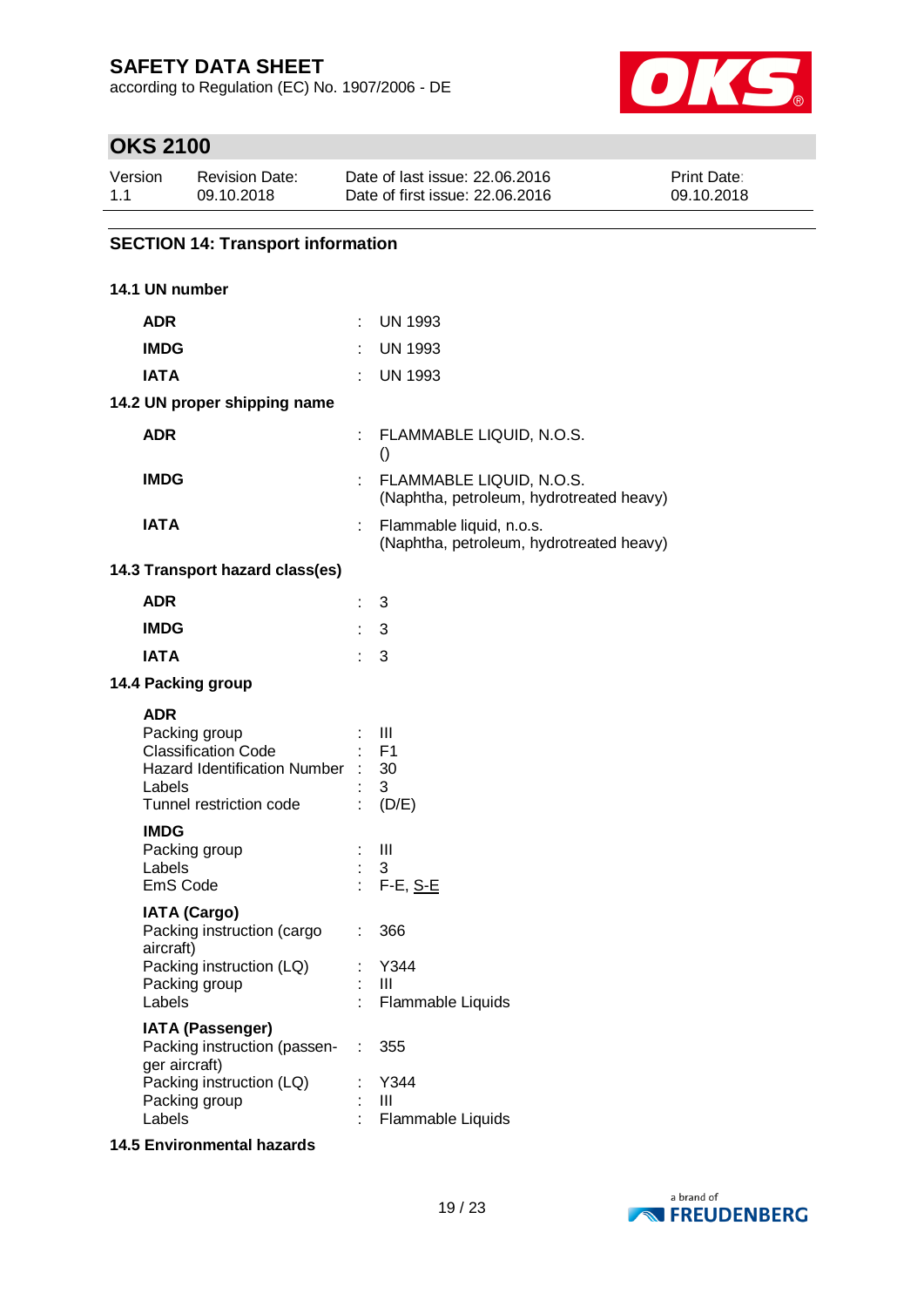according to Regulation (EC) No. 1907/2006 - DE



## **OKS 2100**

| Version<br>1.1                                                          |             | <b>Revision Date:</b><br>09.10.2018                  |  | Date of last issue: 22.06.2016<br>Date of first issue: 22.06.2016 | Print Date:<br>09.10.2018 |
|-------------------------------------------------------------------------|-------------|------------------------------------------------------|--|-------------------------------------------------------------------|---------------------------|
|                                                                         | <b>ADR</b>  | Environmentally hazardous                            |  | $:$ yes                                                           |                           |
|                                                                         | <b>IMDG</b> | Marine pollutant                                     |  | $:$ yes                                                           |                           |
|                                                                         |             | <b>IATA (Passenger)</b><br>Environmentally hazardous |  | : no                                                              |                           |
|                                                                         |             | <b>IATA (Cargo)</b><br>Environmentally hazardous     |  | : no                                                              |                           |
| 14.6 Special precautions for user<br>No special precautions required.   |             |                                                      |  |                                                                   |                           |
| 14.7 Transport in bulk according to Annex II of Marpol and the IBC Code |             |                                                      |  |                                                                   |                           |

| Remarks |  | Not applicable for product as supplied. |
|---------|--|-----------------------------------------|
|---------|--|-----------------------------------------|

## **SECTION 15: Regulatory information**

### **15.1 Safety, health and environmental regulations/legislation specific for the substance or mixture**

| REACH - Candidate List of Substances of Very High<br>Concern for Authorisation (Article 59).                                                               |                                                     |  | : This product does not contain sub-<br>stances of very high concern (Regu-<br>lation (EC) No 1907/2006 (REACH),<br>Article 57). |                     |  |
|------------------------------------------------------------------------------------------------------------------------------------------------------------|-----------------------------------------------------|--|----------------------------------------------------------------------------------------------------------------------------------|---------------------|--|
| (Annex XIV)                                                                                                                                                | REACH - List of substances subject to authorisation |  | Not applicable                                                                                                                   |                     |  |
| Regulation (EC) No 1005/2009 on substances that dep-<br>lete the ozone layer                                                                               |                                                     |  | Not applicable                                                                                                                   |                     |  |
| Regulation (EC) No 850/2004 on persistent organic pol-<br>lutants                                                                                          |                                                     |  | Not applicable                                                                                                                   |                     |  |
| Regulation (EC) No 649/2012 of the European Parlia-<br>ment and the Council concerning the export and import<br>of dangerous chemicals                     |                                                     |  | Not applicable                                                                                                                   |                     |  |
| REACH - Restrictions on the manufacture, placing on<br>the market and use of certain dangerous substances,<br>preparations and articles (Annex XVII)       |                                                     |  | : See Annex XVII to Regulation (EC)<br>no 1907/2006 for Conditions of re-<br>striction                                           |                     |  |
| Seveso III: Directive 2012/18/EU of the European Parliament and of the Council on the control of<br>major-accident hazards involving dangerous substances. |                                                     |  |                                                                                                                                  |                     |  |
| E2                                                                                                                                                         | <b>ENVIRONMENTAL</b><br><b>HAZARDS</b>              |  | Quantity 1<br>200t                                                                                                               | Quantity 2<br>500 t |  |
| <b>FLAMMABLE LIQUIDS</b><br>P <sub>5</sub> c                                                                                                               |                                                     |  | 5.000 t                                                                                                                          | 50.000 t            |  |

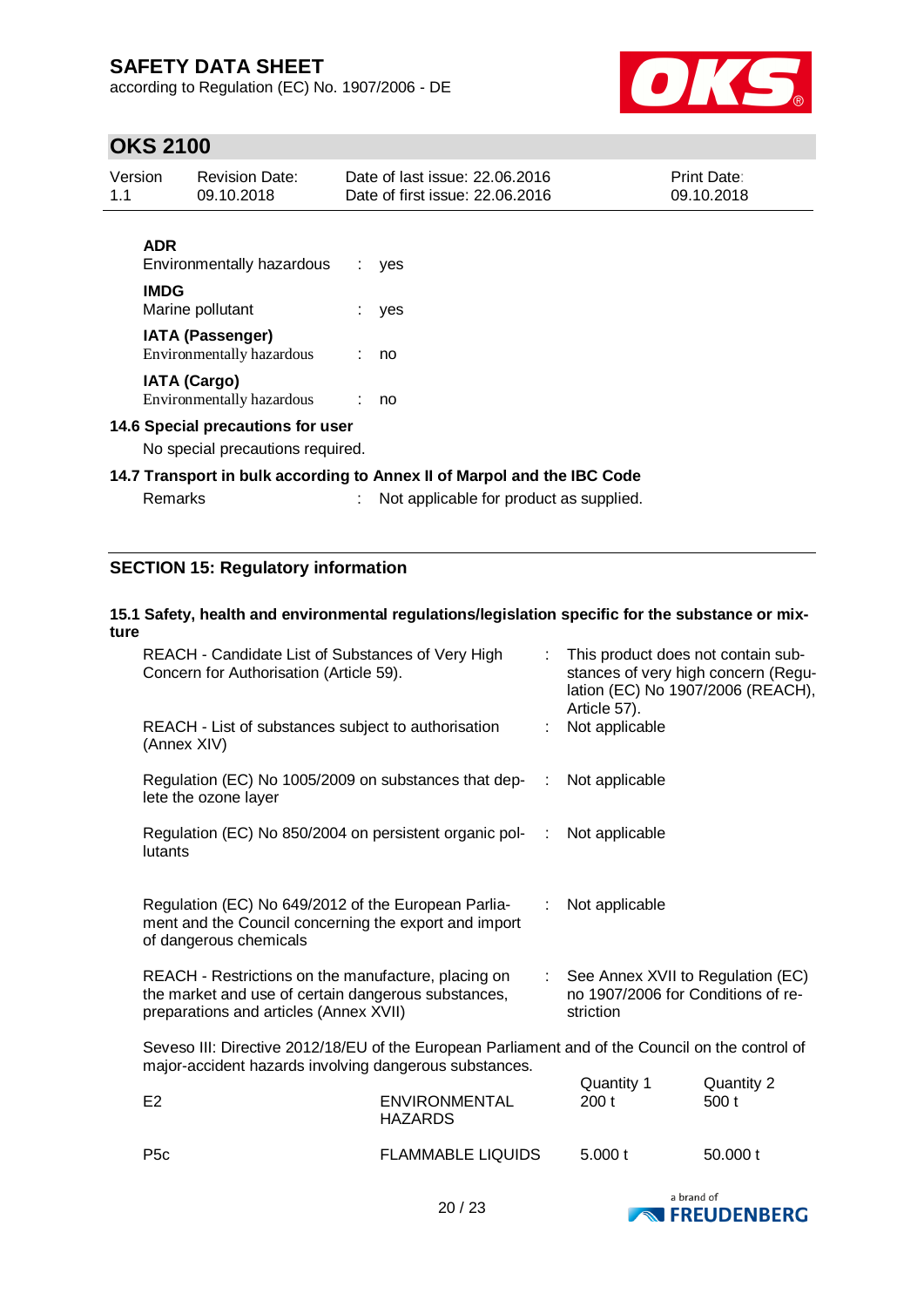according to Regulation (EC) No. 1907/2006 - DE



| Version<br>1.1 | <b>Revision Date:</b><br>09.10.2018    |   | Date of last issue: 22.06.2016<br>Date of first issue: 22.06.2016                                                                                                                                                                                                                                                                                                                                                              |         | Print Date:<br>09.10.2018 |
|----------------|----------------------------------------|---|--------------------------------------------------------------------------------------------------------------------------------------------------------------------------------------------------------------------------------------------------------------------------------------------------------------------------------------------------------------------------------------------------------------------------------|---------|---------------------------|
| 34             |                                        |   | Petroleum products: (a)<br>gasolines and naphthas,<br>(b) kerosenes (including jet<br>fuels), (c) gas oils (includ-<br>ing diesel fuels, home<br>heating oils and gas oil<br>blending streams), (d)<br>heavy fuel oils (e) alterna-<br>tive fuels serving the same<br>purposes and with similar<br>properties as regards<br>flammability and environ-<br>mental hazards as the<br>products referred to in<br>points (a) to (d) | 2.500 t | 25.000 t                  |
|                | Water contaminating class<br>(Germany) |   | WGK 2 significantly water endangering<br>Classification according to AwSV, Annex 1 (5.2)                                                                                                                                                                                                                                                                                                                                       |         |                           |
|                | TA Luft List (Germany)                 | ÷ | Total dust:<br>others: 0,81 %<br>Total dust:<br>others: 9,8 %                                                                                                                                                                                                                                                                                                                                                                  |         |                           |
|                |                                        |   | Inorganic substances in powdered form:<br>Not applicable<br>Inorganic substances in vapour or gaseous form:<br>Not applicable<br>Organic Substances:<br>others: 4,69 %                                                                                                                                                                                                                                                         |         |                           |
|                |                                        |   | Organic Substances:<br>others: 90,2 %                                                                                                                                                                                                                                                                                                                                                                                          |         |                           |
|                |                                        |   | Carcinogenic substances:<br>Not applicable<br>Carcinogenic substances:<br>Not applicable<br>Mutagenic:<br>Not applicable<br>Mutagenic:<br>Not applicable<br>Toxic to reproduction:<br>Not applicable                                                                                                                                                                                                                           |         |                           |
|                | Volatile organic compounds             |   | Directive 2010/75/EU of 24 November 2010 on industrial<br>emissions (integrated pollution prevention and control)<br>Volatile organic compounds (VOC) content: 84,7 %<br>Remarks: VOC content excluding water                                                                                                                                                                                                                  |         |                           |

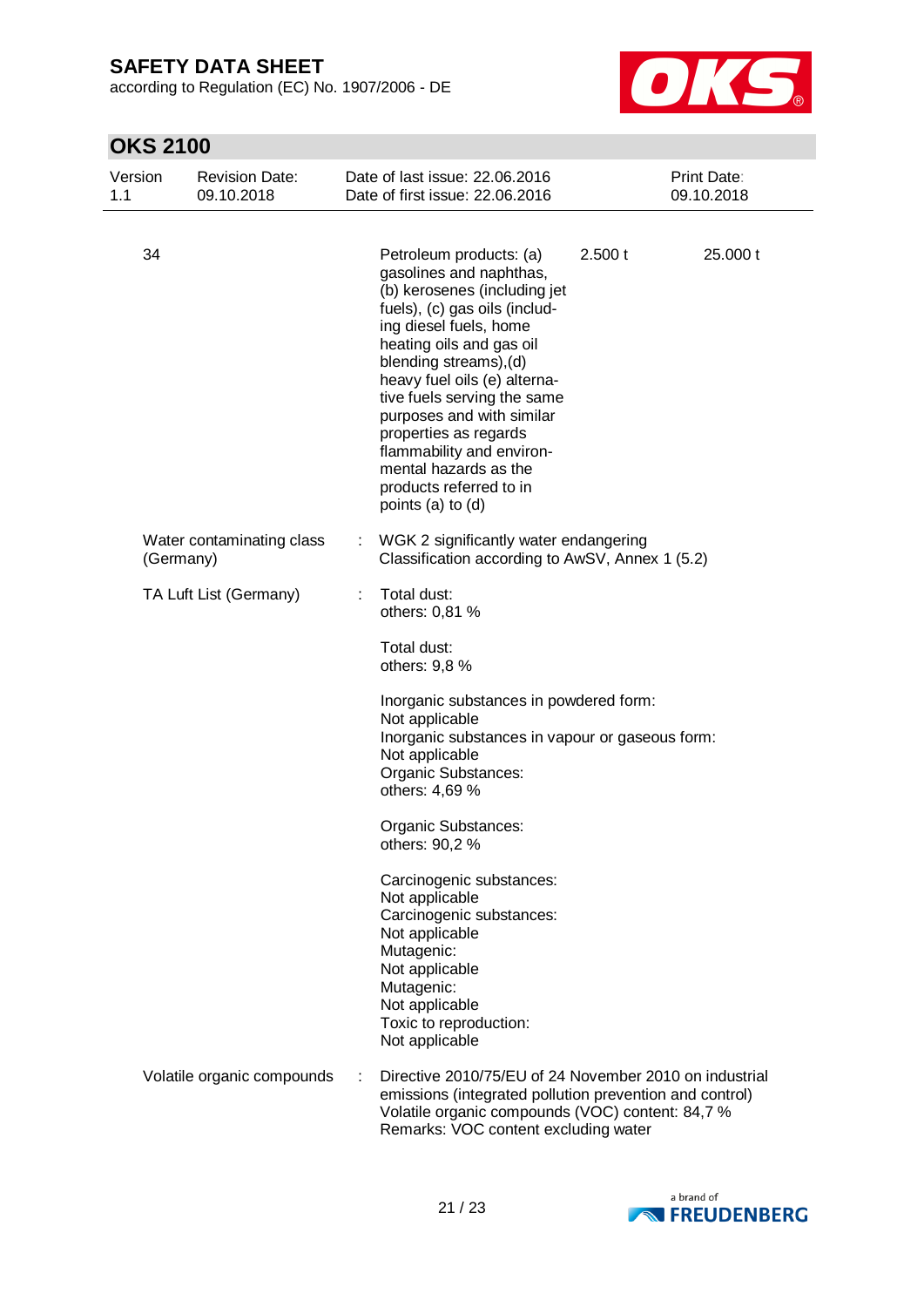according to Regulation (EC) No. 1907/2006 - DE



## **OKS 2100**

| Version | Revision Date: | Date of last issue: 22,06,2016  | <b>Print Date:</b> |
|---------|----------------|---------------------------------|--------------------|
| 1.1     | 09.10.2018     | Date of first issue: 22,06,2016 | 09.10.2018         |

#### **15.2 Chemical safety assessment**

This information is not available.

### **SECTION 16: Other information**

#### **Full text of H-Statements**

| H226 | : Flammable liquid and vapour.                     |
|------|----------------------------------------------------|
| H304 | : May be fatal if swallowed and enters airways.    |
| H315 | : Causes skin irritation.                          |
| H317 | : May cause an allergic skin reaction.             |
| H319 | : Causes serious eye irritation.                   |
| H336 | : May cause drowsiness or dizziness.               |
| H411 | : Toxic to aquatic life with long lasting effects. |
|      |                                                    |

#### **Full text of other abbreviations**

Note P : The classification as a carcinogen or mutagen need not apply if it can be shown that the substance contains less than 0,1 % w/w benzene (Einecs No 200-753-7). When the substance is not classified as a carcinogen at least the precautionary statements (P102-)P260- P262-P301 + P310-P331 shall apply. This note applies only to certain complex oil-derived substances in Part 3.

ADN - European Agreement concerning the International Carriage of Dangerous Goods by Inland Waterways; ADR - European Agreement concerning the International Carriage of Dangerous Goods by Road; AICS - Australian Inventory of Chemical Substances; ASTM - American Society for the Testing of Materials; bw - Body weight; CLP - Classification Labelling Packaging Regulation; Regulation (EC) No 1272/2008; CMR - Carcinogen, Mutagen or Reproductive Toxicant; DIN - Standard of the German Institute for Standardisation; DSL - Domestic Substances List (Canada); ECHA - European Chemicals Agency; EC-Number - European Community number; ECx - Concentration associated with x% response; ELx - Loading rate associated with x% response; EmS - Emergency Schedule; ENCS - Existing and New Chemical Substances (Japan); ErCx - Concentration associated with x% growth rate response; GHS - Globally Harmonized System; GLP - Good Laboratory Practice; IARC - International Agency for Research on Cancer; IATA - International Air Transport Association; IBC - International Code for the Construction and Equipment of Ships carrying Dangerous Chemicals in Bulk; IC50 - Half maximal inhibitory concentration; ICAO - International Civil Aviation Organization; IECSC - Inventory of Existing Chemical Substances in China; IMDG - International Maritime Dangerous Goods; IMO - International Maritime Organization; ISHL - Industrial Safety and Health Law (Japan); ISO - International Organisation for Standardization; KECI - Korea Existing Chemicals Inventory; LC50 - Lethal Concentration to 50 % of a test population; LD50 - Lethal Dose to 50% of a test population (Median Lethal Dose); MARPOL - International Convention for the Prevention of Pollution from Ships; n.o.s. - Not Otherwise Specified; NO(A)EC - No Observed (Adverse) Effect Concentration; NO(A)EL - No Observed (Adverse) Effect Level; NOELR - No Observable Effect Loading Rate; NZIoC - New Zealand Inventory of Chemicals; OECD - Organization for Economic Co-operation and Development; OPPTS - Office of Chemical Safety and Pollution Prevention; PBT - Persistent, Bioaccumulative and Toxic substance; PICCS - Philippines Inventory of Chemicals and Chemical Sub-